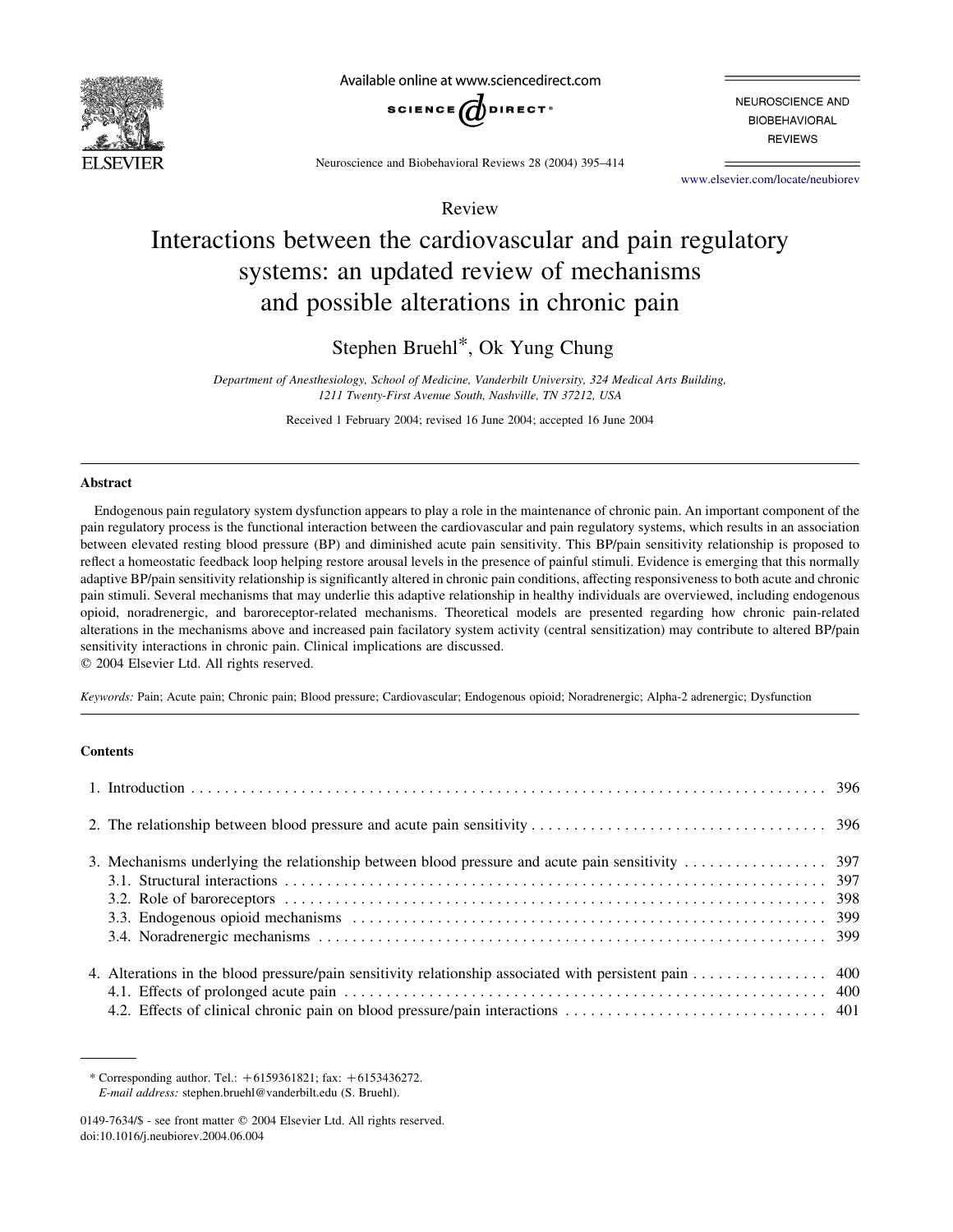| 5. Possible contributors to chronic pain-related alterations in the blood pressure/pain sensitivity relationship  402 |  |
|-----------------------------------------------------------------------------------------------------------------------|--|
|                                                                                                                       |  |
|                                                                                                                       |  |
|                                                                                                                       |  |
|                                                                                                                       |  |
|                                                                                                                       |  |
|                                                                                                                       |  |

## 1. Introduction

The ability to adapt effectively to both acute and persistent pain stimuli is an important contributor to quality of life. Adaptation to pain is determined by a complex endogenous pain regulatory system composed of both descending inhibitory and descending facilatory pathways [1]. Activity within this system is dependent on duration of pain stimuli, and functions to maximize survival [1,2]. The initial response to nociceptive stimuli engages descending inhibitory mechanisms that allow the organism to escape the injury-causing event (e.g. attack) without experiencing intense pain sensations that might interfere with immediate survival [1,2]. After the acute danger has passed, the pain regulatory system shifts to a relative predominance of descending facilitation, making pain more salient as a signal to avoid additional injury and to allow healing [1,2]. If pain persists beyond this initial healing period, descending inhibitory pathways display progressively increased activity to facilitate resumption of normal activities required for survival [1].

While the above process is adaptive, the development of chronically painful conditions is clearly maladaptive. Numerous authors have proposed that chronic pain develops when ongoing nociceptive stimulation results in failure of descending pain inhibitory mechanisms [1–6]. In such circumstances, continued activation of descending pain facilatory mechanisms that sensitize the spinal nociceptive processing pathways may overwhelm the exhausted inhibitory system, leading to a chronic dysfunctional pain state [1,7].

This review will focus on one important component of the pain regulatory process: the functional interaction between the cardiovascular and pain regulatory systems (see Ref. [8], for a general review). This functional interaction is reflected in the relationship between elevated

resting blood pressure (BP) levels and diminished acute pain sensitivity that is reliably observed in normotensive humans (e.g. Refs. [9–16]). It has been proposed that this adaptive cardiovascular/pain regulatory relationship reflects a homeostatic feedback loop that helps restore arousal levels in the presence of painful stimuli [4,8,17].

Nearly all published studies of the relationship between resting BP and acute pain sensitivity have used brief experimental pain stimuli in healthy or hypertensive subjects. However, until recently, the important question of whether these adaptive cardiovascular/pain regulatory interactions function normally in the context of chronically painful conditions had been largely neglected. As will be detailed below, recent work regarding this issue suggests that there may be substantial alterations in the BP/pain sensitivity relationship in chronic pain sufferers [18–20]. Identifying the source of these changes will provide important clues for understanding the processes contributing to pain regulatory dysfunction in chronic pain.

# 2. The relationship between blood pressure and acute pain sensitivity

Research initially focused on understanding the hypoalgesia associated with hypertension [21–24] has highlighted the importance of interrelationships between the cardiovascular and pain regulatory systems. Even in the absence of clinical hypertension, familial risk for hypertension in healthy individuals appears to be associated with diminished responsiveness to acute pain apart from the influence of actual BP levels [25–31]. There is suggestive evidence that these effects are mediated in part by elevated central descending pain inhibitory activity (e.g. Refs. [28,29]). Although these studies might suggest that BP-related hypoalgesia is specifically associated with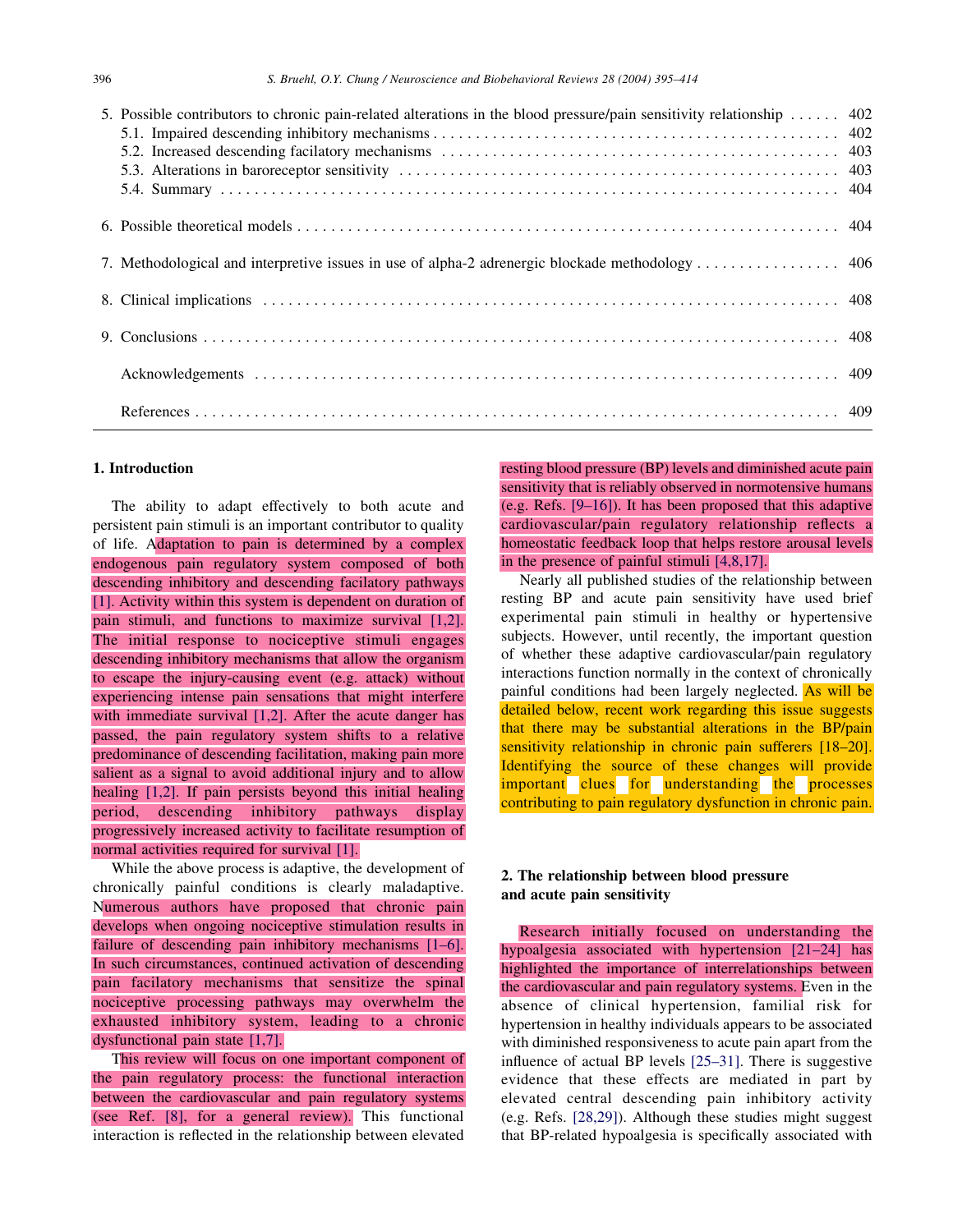central mechanisms contributing to hypertension risk, other studies have demonstrated that regardless of hypertension

that this relationship is linear across the normotensive BP range [9,11]. The BP/pain sensitivity relationship does appear to be of clinical relevance, given that presurgical resting systolic BP is inversely associated with acute

Although the data are not yet entirely clear, it appears that while the exaggerated hypoalgesia associated with hypertension risk may be a marker for central pathophysiological mechanisms contributing to hypertension development, the BP/pain sensitivity relationship in healthy normotensives appears to serve an adaptive homeostatic function. The mechanisms underlying this adaptive BP/pain sensitivity relationship appear complex. The following review will focus on three possible mechanisms: baroreceptor-mediated processes, endogenous opioid activity, and noradrenergic activity. While the first two of these mechanisms have been evaluated in both animals and humans, this latter noradrenergic mechanism has received no previous test in humans. Because this latter mechanism has received relatively less research attention, this review will focus particularly on issues regarding possible noradrenergic mediation of the BP/pain sensitivity

postsurgical pain intensity [32].

relationship.

3. Mechanisms underlying the relationship between

#### status, elevated resting BP levels are associated with decreased pain sensitivity in healthy normotensive individuals [9–16]. Correlational analyses further indicate 3.1. Structural interactions

The relationship between resting BP and pain sensitivity arises from what has been described as a central autonomic network, reflecting integrated brain regions that coordinate responses to environmental stimuli [8]. The brain regions underlying control of the cardiovascular system are known to overlap substantially with those contributing to antinociception [17]. Fig. 1 summarizes the current literature with regard to brain pathways that may underlie the BP/pain sensitivity relationship. Given the particular focus of the current review on noradrenergic mechanisms, areas with known alpha-2 adrenergic receptors and/or norepinephrine-containing neurons are noted.

blood pressure and acute pain sensitivity

Of particular interest is the nucleus tractus solitarius (NTS), which serves as the interface between autonomic and sensory systems, and is the location of the first synapse in the baroreceptor reflex pathway [17]. The NTS plays an important role in the processing of visceral information, receiving major afferent input from both the vagus nerve (subserving the baroreflex) and spinal laminae involved in nociceptive processing [17]. Participation of the NTS in pain regulatory pathways is evidenced by the fact that stimulation of the NTS induces antinociception [33]. Antinociception elicited by activation of the NTS may derive in part from its direct and indirect efferent projections

Rostral Ventromedial<br>Medulla Periaqueducta .quou<br>Gray  $\alpha$ -2 receptors  $a-2$  receptor: Cauda Nucleus Ventrolateral ctus Solitarius Medulla NE Neurons and **NE Neurons**  $\alpha$ -2 receptors Locus Coeruleus NE Neurons and Nucleus Raphe Magnu Rostra  $a$ -2 receptors Ventrolateral Medulla NE Neurons and  $\alpha$ -2 receptors A5 Cell Group NE Neurons and Intermediolatera  $a-2$  receptors Baroreceptor Cell Column (SNS Preganglionic Input Neurons) **Dorsal Horn** Laminae I-IV Peripheral SNS Terminals -2 Postsynaptic **Primary Afferent** (a-2 Presynantic **Fiber Terminals** Autoreceptors) α-2 Presynaptic **Spinal Sites of** Descending Modulation<br>
Blood Pressure

Fig. 1. Schematic representation of brain pathways known to be involved in descending pain modulation and blood pressure control. Arrows indicate direction of neuronal circuits. Sites with known alpha-2 (a-2) adrenergic receptors or norepinephrine (NE) neurons involved in pain and/or cardiovascular modulation are marked. SNS, sympathetic nervous system.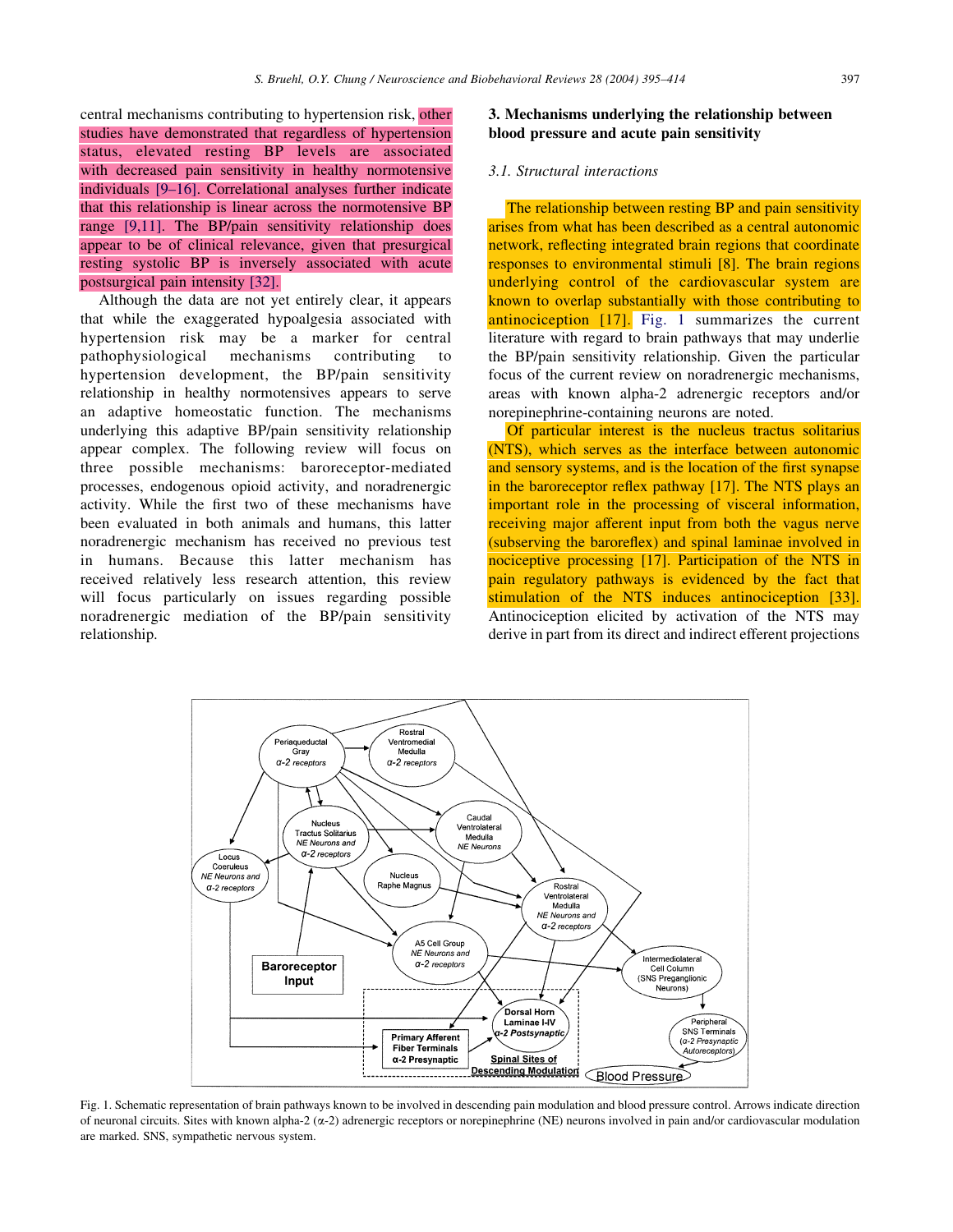to the periaqueductal gray (PAG) and other brain structures such as the nucleus raphe magnus (NRM) and rostral ventrolateral medulla (RVM) that are known to be involved in modulation of pain pathways [1,17,34–37]. In addition to the brain regions above, efferent projections from the NTS to the A5 nuclei and A6 nuclei (locus coeruleus, LC) of the medulla may be important contributors to BP-related antinociception, given that direct stimulation of these regions elicits analgesia [38–40]. Interconnections between the NTS and the LC may be particularly important in mediating nonopioid analgesia, given that the LC is a primary source of noradrenergic neurons in the neuraxis [17]. Pathways from the NTS to spinal cord nuclei modulating cardiovascular tone, including sympathetic (intermediolateral cell column) and parasympathetic preganglionic nuclei, also interact with descending pain modulation pathways and may be important to consider [1,41,42]. Thus, through a baroreceptor feedback loop, descending pain inhibitory pathways may be able to self-regulate their activity through actions in autonomic centers of the spinal cord modulating cardiovascular function [1].

## 3.2. Role of baroreceptors

A functional model of the BP/pain sensitivity relationship has been proposed in which: (1) pain, through a somatosensory reflex, increases sympathetic arousal producing increased BP, (2) increased BP leads to increased baroreceptor stimulation, which (3) triggers descending pain inhibitory activity, thereby helping to return arousal levels to a state of homeostasis [8,43]. This functional model presumes a significant role for baroreceptor activation in the relationship between resting BP and acute pain sensitivity [17,22,44].

In addition to the structural links described above between baroreceptor and antinociceptive pathways, numerous experimental studies support a role for baroreceptors in the observed relationships between BP and pain sensitivity. This support derives from several lines of evidence. First, direct electrical stimulation of baroreceptor (vagal) afferents induces antinociception [45,46], as does pharmacologic stimulation of baroreceptor afferents [17]. In addition, surgical denervation of baroreceptor afferents eliminates the hypoalgesia induced by pharmacological pressor agents [47], eliminates the hypoalgesia displayed by spontaneously hypertensive and experimentally hypertensive rats [22,48], and produces hyperalgesia in normotensive animals [22]. A second line of evidence comes from animal studies indicating that increases in baroreceptor stimulation resulting from experimental hypertension induced by social isolation [49] or renal clip application [23,24] result in significant hypoalgesia. Finally, experimental data in normotensive humans also support a role for baroreceptors in mediating the relationship between resting BP and acute pain

sensitivity. In a naturalistic methodology, spontaneous BP increases during stressful tasks resulting in elevated natural baroreceptor stimulation produce diminished pain sensitivity [50,51]. Furthermore, direct stimulation of baroreceptors using experimental methodology (e.g. application of phase-related external suction to carotid artery) produces diminished acute pain sensitivity [52–58]. It should be noted that the effects of baroreceptor stimulation on pain responsiveness are likely to impact on both the sensory and affective components of pain. Experimental stimulation of baroreceptors results not only in decreased sensory acute pain intensity, but also diminished sympathetic nervous system reactivity [56], one indicator of affective pain intensity [59].

The issue of baroreceptor resetting must be addressed in discussions of this potential mechanism. Persistent baroreceptor stimulation related to BP elevations lasting from a few minutes to a few days may result in a resetting of baroreceptors [60,61]. It is believed that the BP set point around which the baroreflex is centered is increased, and the BP threshold required to trigger baroreceptor activation is therefore increased [63]. It should be noted that while much evidence exists that such resetting occurs, support for this concept remains somewhat mixed. For example, recent work in dogs indicated that chronic activation of carotid baroreceptors over seven days produced prolonged sympathetic inhibition and diminished BP throughout this period [62]. If baroreceptors do not, in fact, reset after sustained BP elevations, this issue would not appear to impact significantly on understanding the relationship between resting BP and pain sensitivity. However, to the extent that baroreceptor resetting *does* occur after prolonged BP elevations, this might raise questions as to how presumably stable resting BPs would be associated with diminished pain sensitivity if baroreceptor mechanisms were involved. Recent work suggests the possibility that the key issue may not be the degree of *tonic* baroreceptor stimulation, but rather, the degree of *phasic* baroreceptor stimulation related to the cardiac cycle. Edwards et al. [64,65] found that sensitivity to very brief electrical pain stimuli among normotensive humans covaried with the cardiac cycle, with subjects displaying the lowest pain sensitivity during systole and the greatest pain sensitivity during diastole. In light of the fact that baroreceptors may not be tonically stimulated at normotensive systolic pressures and therefore would not reset [67], natural phasic baroreceptor stimulation occurring with systole may account for the observed inverse relationship between resting BP and pain sensitivity. Thus, in normotensives, higher systolic pressure elevations might produce greater baroreceptor activation, and thus greater antinociceptive activity, with little effect of diastolic pressure levels. Consistent with this proposal, numerous studies have reported a greater effect size for systolic BP on pain sensitivity than is observed for diastolic BP (e.g. Refs. [9–11,16,26,30,32,67–69]). Taken together,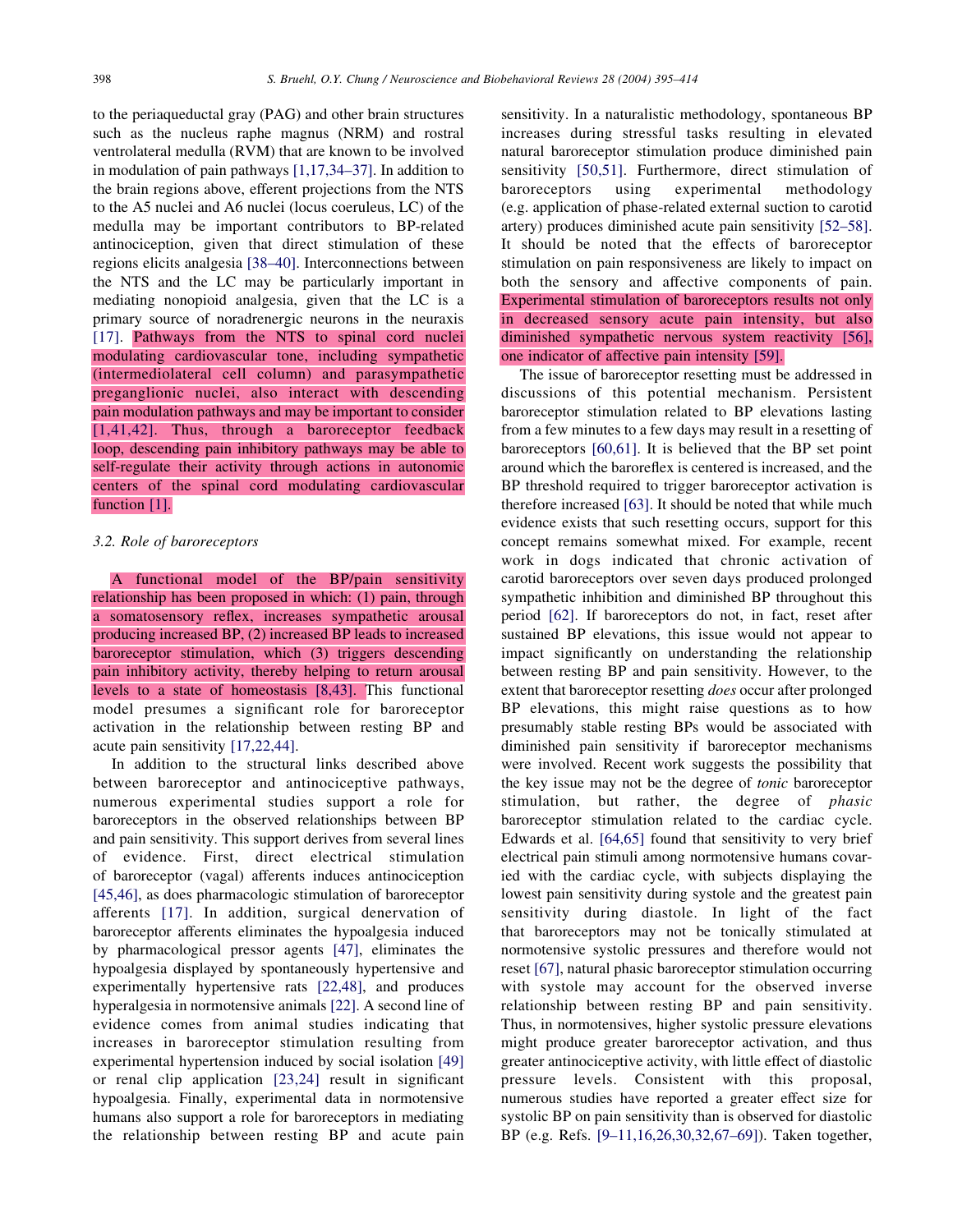the data above would support baroreceptor activity as a likely contributor to the resting BP/pain sensitivity relationship in normotensives. A role for baroreceptors in this relationship supports the concept that this relationship reflects a homeostatic feedback system, at least in healthy normotensive individuals.

#### 3.3. Endogenous opioid mechanisms

One important neurochemical substrate of descending pain inhibitory pathways is endogenous opioid activity [1,4]. A role for endogenous opioids in expression of the BP/pain sensitivity relationship has been shown in numerous animal studies. For example, decreased pain sensitivity associated with hypertension [22–24,49,70–72] is reversible with pharmacological opioid blockade. These animal studies, all of which addressed presence/ absence of hypertension rather than resting BP levels in normotensive animals, are consistent with the idea that endogenous opioid activity may be necessary for full expression of the inverse relationship between BP and pain sensitivity.

Human studies, in contrast, provide weaker support for opioid mechanisms. Several studies have reported that elevated BP was associated with both lower levels of pain sensitivity and increased plasma levels of beta-endorphin, a potent endogenous opioid analgesic [73–75]. However, it is unclear whether these elevated levels of beta-endorphin mediated the BP/pain sensitivity relationship, given evidence that beta-endorphin levels were not significantly associated with degree of pain responsiveness [74]. More recent work in normotensives examining plasma levels of beta-endorphin also failed to support opioid mediation of the BP/acute pain relationship [19]. In summary, findings of studies assaying plasma levels of opioids are mixed regarding opioid mediation of the BP/pain association in humans. Presence of clinical hypertension could be an importance consideration in interpreting these studies, given that two of the three studies showing elevated circulating endogenous opioid levels in association with both elevated BP and diminished pain responsiveness were obtained using designs comparing hypertensive to normotensive subjects [73,74]. This interpretation would be consistent with support for opioid mechanisms derived from numerous animal studies comparing hypertensive to normotensive animals.

Work using opioid blockade methodology in humans has consistently failed to support a significant role for endogenous opioids in mediating the BP/pain relationship. Among both normotensive [11,76] and borderline hypertensive males [76], naloxone failed to alter significantly the inverse association between resting BP and pain sensitivity to cold pressor or electrical pain stimuli. More recent results from our lab further indicate that opioid blockade with naloxone does not significantly alter the inverse relationship between resting BP and both ischemic and pressure pain sensitivity in pain-free normotensive males or females [10]. It should be noted, however, that none of these blockade studies were conducted in clinically hypertensive samples.

In light of the strong animal evidence for opioid mechanisms using opioid blockade methodology, this failure to support opioid mechanisms in humans is somewhat surprising. McCubbin and Bruehl [11] found that the simple correlation between resting systolic BP and pain sensitivity was reduced by naloxone from  $-0.54$  to  $-0.11$ , suggesting initially at least partial opioid mediation. However, examination of the simple correlations between BP and pain ratings across placebo/naloxone conditions may be somewhat misleading. When multiple regression was conducted controlling for main effects of BP and drug, there was no significant drug X BP interaction on pain. A similar nonsignificant interaction was noted in our recent work [10]. Interaction effect sizes for these nonsignificant findings are small, with a hypothetical tripling in sample size still not being sufficient to produce a significant opioid-mediation effect [10]. In light of similar negative findings in the only other relevant opioid blockade study [76], the evidence suggests that the BP/pain sensitivity relationship *can* occur independently of opioid-mediated mechanisms in normotensives. Despite the negative results of blockade studies conducted to date, the strength of the animal literature supporting opioid mechanisms and the relative paucity of human studies addressing this issue would suggest that the role of endogenous opioids in the BP/pain sensitivity relationship may best be considered an open question. The human data above would suggest that a role for endogenous opioids should be further investigated particularly with regard to hypertensive populations.

In summary, while animal studies suggest that endogenous opioid mechanisms are important, results of human studies suggest that the BP/pain sensitivity relationship *can* occur in normotensives even in the absence of functionally active endogenous opioid systems. This pattern of findings highlights the potential importance of examining nonopioid mechanisms that could contribute to this adaptive relationship in normotensive humans.

#### 3.4. Noradrenergic mechanisms

A primary nonopioid mechanism to consider is noradrenergic activity. Central noradrenergic pathways, particularly those mediated by alpha-2 adrenoceptors, are a crucial component of the descending pain inhibitory system [1,77,78]. Complex interactions between several of the brain regions described above may lead to adrenergically mediated antinociception [79] (see Fig. 1). For example, it is believed that nociceptive stimulation directly activates the RVM, triggering excitatory neurotransmitters that increase norepinephrine release from the LC, thus activating descending noradrenergic pathways leading to antinociception mediated by spinal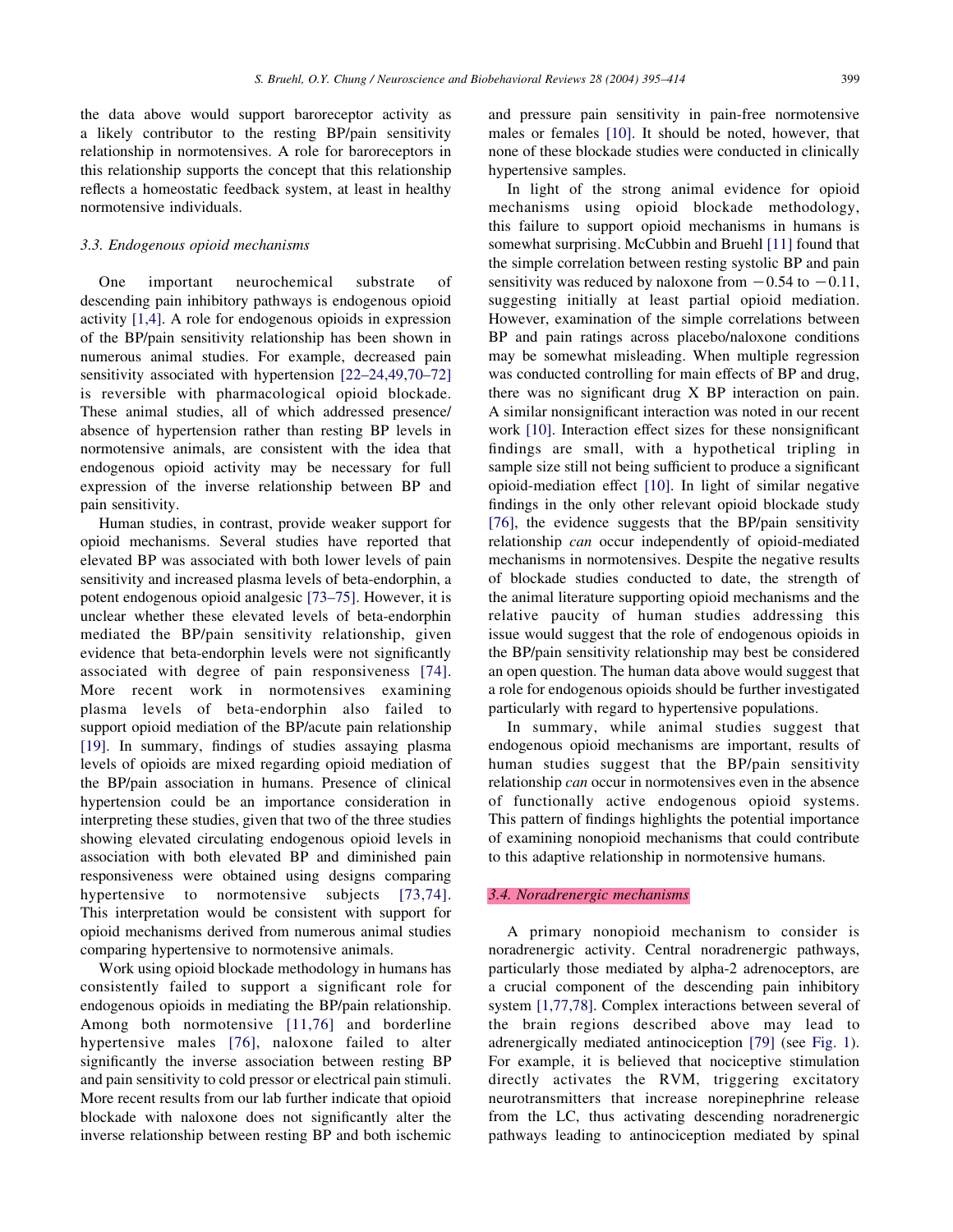alpha-2 inhibitory adrenergic receptors [79]. The specific role of alpha-2 adrenergic activity in descending nociceptive inhibition is evidenced experimentally by: (1) clinical use of alpha-2 agonists as analgesics [80,81]; (2) ability of such agents to produce analgesia through supraspinal mechanisms [82,83]; (3) the effects of several analgesic agents can be eliminated by selective alpha-2 adrenergic receptor blockade [82–86], and (4) acute pain responses are increased following selective alpha-2 adrenergic blockade [87–89]. Limited human data also supports the role of alpha-2 adrenergic mechanisms in endogenous pain modulation. Intravenous yohimbine, a selective alpha-2 adrenergic antagonist, resulted in significant increases in self-reported pain in response to an experimental rectal distension pain stimulus [90,91]. Pilot data in a small sample of healthy subjects examined in our lab further support these findings, indicating that intravenous yohimbine resulted in a significant 18% increase in mean pain intensity ratings obtained during an ischemic laboratory pain task (unpublished data). The composite yohimbine effect size across all pain rating measures obtained and across ischemic and finger pressure pain tasks was  $r=0.42$ , indicating a moderate-sized hyperalgesic effects of yohimbine in humans (unpublished data). These data support an important role for noradrenergic mechanisms in human endogenous pain regulatory systems.

Central noradrenergic pathways are also known to be important in cardiovascular regulation [92,93]. For example, noradrenergic projections from the LC to the NTS have been shown to be involved in baroreceptormediated neurotransmission [93,94]. In particular, activity at alpha-2 adrenergic receptors appears to be an important modulator of the baroreceptor reflex, as evidenced by altered baroreflex responses following selective alpha-2 blockade [93,95–97].

Overlap in noradrenergic pathways underlying both cardiovascular regulation and pain transmission is apparent. Given the important role of the NTS as an interface for cardiovascular and pain regulation [17], it is notable that significant populations of alpha-2 adrenergic receptors are located within the NTS [98]. Other areas described above as being structurally important in cardiovascular/pain regulatory relationships, such as the NRM, PAG, the RVM, and the LC are all sources of noradrenergic influences on descending pain modulation, particularly through alpha-2 adrenoceptor activity [1,8,17,38,40,99–102]. Thus, the interlinked brain structures underlying both cardiovascular regulation and descending pain inhibition have large populations of noradrenergic fibers and alpha-2 adrenergic receptors that impact on both BP and antinociception.

Based on these findings, alpha-adrenergic activity has been proposed to be a contributor to the functional relationship between BP and acute pain sensitivity [17]. Animal studies provide support for this hypothesis.

Analgesia resulting from activation of baroreceptors can be eliminated by blockade of alpha adrenergic receptors [17]. Moreover, hypertension is associated with antinociception reversible with adrenergic receptor blockade [48,70]. Chemical lesioning of the brainstem noradrenergic system has also been shown to eliminate the hypoalgesia associated with spontaneous hypertension [103]. These latter findings suggest an important role for supraspinal alpha-2 adrenergic descending pathways in mediating BP-related analgesia. Other evidence for adrenergic involvement in baroreceptormediated analgesia comes from work indicating that pharmacological blockade of adrenergic receptors significantly attenuates the hypoalgesia resulting from direct stimulation of vagal baroreceptor afferents[104]. In humans, a possible role for alpha-2 adrenergic mechanisms in the BP/pain sensitivity relationship is indirectly suggested by work indicating that normotensive subjects with higher BP exhibited both increased electrical pain tolerance and elevated circulating levels of norepinephrine (an endogenous alpha-2 agonist), although mediation was not directly tested [75]. Work suggesting that noradrenergic mechanisms contribute significantly to baroreceptormediated analgesia is likely to account for the failure of opioid blockade to eliminate the hypoalgesia resulting from experimental stimulation of baroreceptor pathways [105], and its failure to significantly attenuate the relationship between resting BP and pain sensitivity in normotensive humans [10,11,76].

In summary, there is much direct and indirect evidence from animal research that alpha-2 adrenergic mechanisms may contribute to the relationship between BP and pain sensitivity. Although the lack of human data on this issue makes direct evaluation of the relative merits of opioid versus alpha-2 adrenergic hypotheses difficult, both theory and animal work would suggest that examination of alpha-2 adrenergic mechanisms in humans may represent a fruitful line of inquiry. This review will now turn to the issue of chronic pain-related alterations in the adaptive relationship between BP and acute pain sensitivity, and will highlight several possible mechanisms that may underlie these alterations.

# 4. Alterations in the blood pressure/pain sensitivity relationship associated with persistent pain

## 4.1. Effects of prolonged acute pain

Nearly all studies of the BP/pain sensitivity relationship, animal and human, have used brief experimental acute pain stimuli (typically  $\leq$ 5 min in duration). The importance of pain duration as a potential moderator of this relationship is suggested by three animal studies that have examined the BP/pain sensitivity relationship in the context of more prolonged acute pain stimuli. Injection of formalin into rat paws was used to produce prolonged (90 min) inflammatory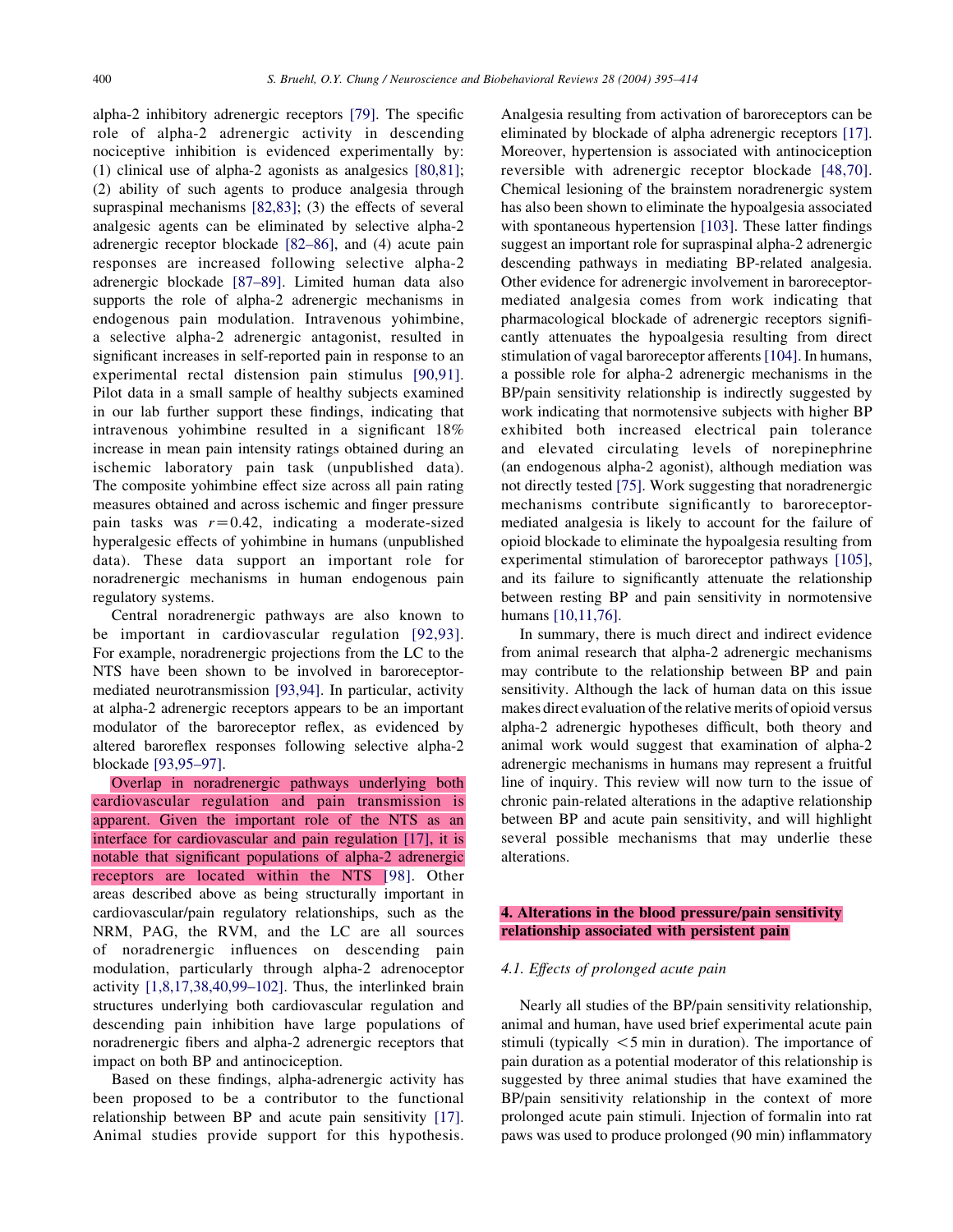pain [103,106,107]. While hypertensive rats as expected exhibited lower pain sensitivity relative to normotensive rats to brief acute pain tests (e.g. hotplate test, paw pressure), hypertensives displayed greater pain sensitivity to the more prolonged formalin pain task relative to normotensives [103,106,107]. These results would be consistent with an inverse relationship between resting BP levels and sensitivity to brief acute pain stimuli as has been found in numerous other studies, but a significant positive relationship between resting BP and pain sensitivity to more prolonged acute pain stimuli. The multiphasic pain regulatory response described above [1] might lead one to predict alterations in the pattern of the BP/pain relationship dependent upon pain duration like those observed in the studies above. For example, elevated BP might be associated with enhanced activation of pain inhibitory pathways in the context of brief pain, but might also be associated with greater activation of pain facilatory pathways in response to more prolonged pain. Although comparable human data are not available, these results do suggest that it may be important to consider BP/pain sensitivity interactions not as an invariant phenomenon, but rather, part of a plastic, adaptive process that may change with ongoing nociceptive input. Studies in clinical chronic pain conditions highlight the importance of this latter consideration.

# 4.2. Effects of clinical chronic pain on blood pressure/pain interactions

Limited work in human chronic pain samples suggests that chronic pain is associated with significant alterations in the relationship between resting BP and acute pain sensitivity. In contrast to the significant inverse relationship observed in pain-free individuals, Maixner et al. [20] reported that resting BP was unrelated to responsiveness to ischemic or thermal acute pain stimuli among orofacial pain patients. More recent work suggests not simply a dissociation of BP and acute pain sensitivity, but rather, a reversal of this normally adaptive relationship in chronic pain. For example, Bragdon et al. [19] reported a reversal in direction of the relationship between resting BP and sensitivity to ischemic and thermal pain stimuli in chronic orofacial pain sufferers compared to pain-free controls [19]. Previous work in our lab also indicated that the expected inverse relationship between resting BP and ischemic pain sensitivity among pain-free controls was significantly reversed (i.e. positive) among chronic low back pain sufferers [10]. This effect is best exemplified by ischemic pain threshold data that are summarized in Fig. 2 below. Although this figure suggests a possible nonlinear relationship in the chronic back pain group, data in this figure reflect post hoc tertile splits on resting systolic BP levels conducted solely for display purposes. General linear model analyses confirmed a linear trend for the relationship between BP levels and pain threshold that was in opposite



Fig. 2. Relationship between resting systolic BP and ischemic pain threshold across chronic pain/pain-free groups. Note: Control, Pain-free healthy normotensive controls; Pain, Chronic low back pain.

directions across pain-free control and chronic back pain groups. The likelihood that cardiovascular/pain regulatory system interactions are altered in individuals with chronic pain is further underscored by findings that chronic back pain patients responded to experimental stimulation of carotid baroreceptors with increased sensitivity to electrical pain rather than the diminished pain responsiveness typically reported in pain-free individuals [108].

The positive relationship between resting BP and acute pain sensitivity in chronic pain patients may reflect generalized dysfunction in pain inhibitory systems, given that these effects extend beyond acute pain responsiveness. Our work in a low back pain patient sample also indicated a significant positive relationship between resting BP and ratings of clinical chronic pain intensity [10]. Other work in a chronic pain sample displaying diverse pain etiologies similarly reported resting BP to be positively correlated with clinical pain intensity [18]. Interestingly, this latter study suggested that the pain regulatory dysfunction apparently reflected in this positive BP/chronic pain relationship was progressive, as might be expected if it were due to gradual exhaustion of pain inhibitory systems or gradual changes in baroreceptor function. A statistically significant interaction was detected between pain duration and resting systolic BP in predicting ratings of clinical pain. For chronic pain of 6–14 months duration, the correlation between BP and chronic pain intensity was  $r=-0.18$  (p>0.10); for 15–28 month duration,  $r=0.14$  ( $p>0.10$ ); and for pain of more than 28 months duration,  $r=0.50$  ( $p<0.001$ ). Thus, while a small inverse correlation between resting BP and chronic pain intensity was detected in patients with the shortest chronic pain syndromes, consistent with the adaptive inverse BP/acute pain relationship noted in healthy individuals, this relationship becomes positive and increasingly strong with greater pain duration.

Overall, available data suggest that the normally inverse relationship between resting BP and acute pain sensitivity may be altered in chronic pain conditions, with consequences for the experience of clinical pain as well.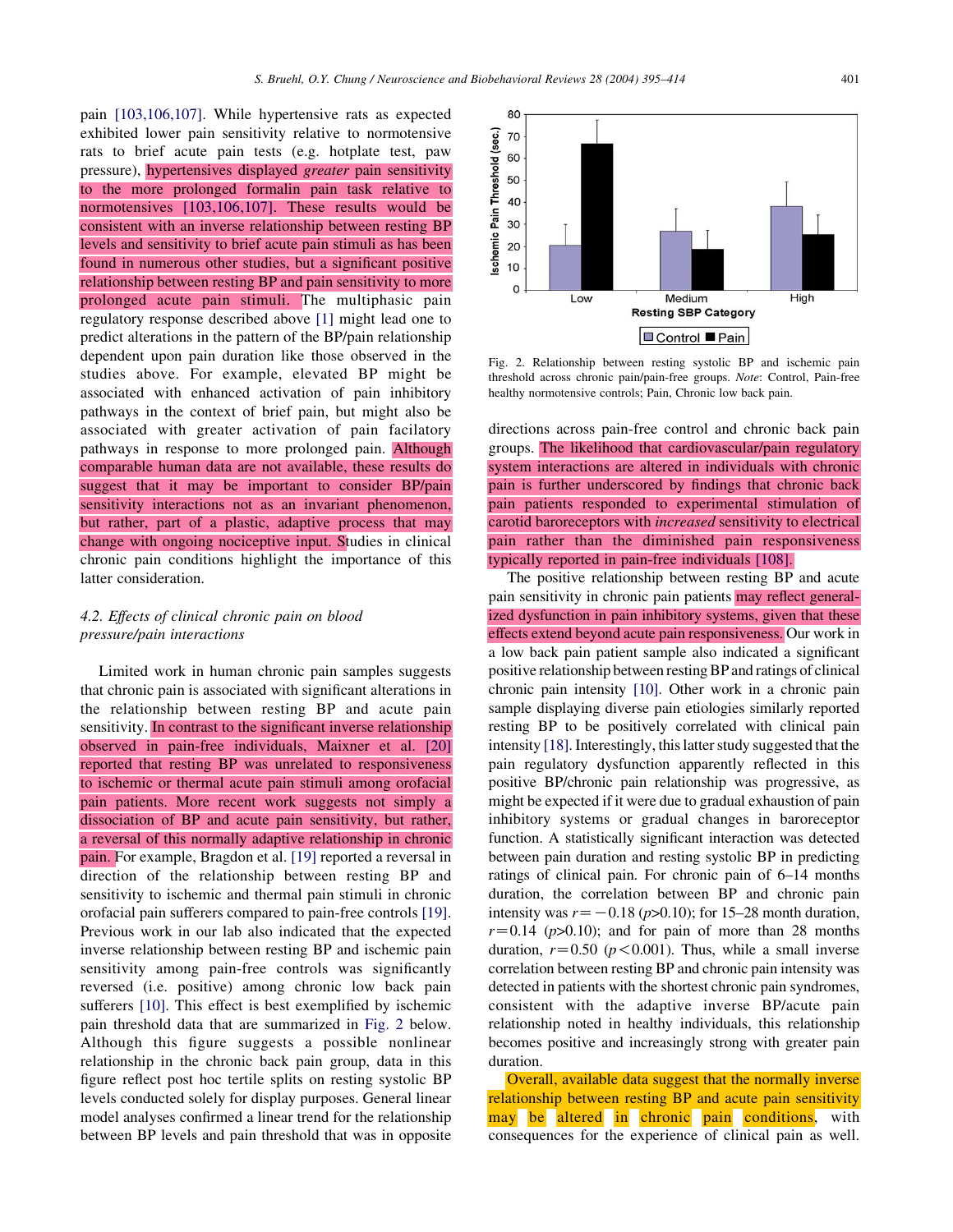The observed alterations in the BP/pain sensitivity relationship are likely to reflect broader alterations in endogenous pain regulatory systems related to chronic pain. As described previously, the pain regulatory system is composed of both pain inhibitory and pain facilatory pathways. There is evidence suggesting that activity in both of these pathways is altered in chronic pain conditions. Chronic pain-related alterations in both of these pathways could contribute to the observed alterations in the functional relationship between BP and pain sensitivity. Changes in baroreceptor pathways related to chronic pain may also contribute to altered relationships between BP and pain sensitivity. Evidence for chronic pain-related changes in each of these areas will now be overviewed, and the potential relevance of such changes for cardiovascular/pain regulatory interactions will be described.

# 5. Possible contributors to chronic pain-related alterations in the blood pressure/pain sensitivity relationship

## 5.1. Impaired descending inhibitory mechanisms

Descending pain inhibitory pathways appear to display progressively increased activity if nociceptive stimulation persists [1,7]. It has been suggested that persistent and excessive antinociceptive demands may eventually exhaust these descending inhibitory systems, thereby contributing to development or maintenance of chronic pain [1,3,4]. Evidence supporting this antinociceptive dysfunction hypothesis comes from several sources. Studies in patients with diverse chronic pain conditions indicate that chronic pain is often associated with increased experimental acute pain sensitivity relative to pain-free controls as assessed by both objective (i.e. brain evoked potentials) and subjective measures [5,109–114]. Furthermore, chronic pain patients do not display the progressive adaptation to repeated pain stimuli observed in pain-free controls [112, 113]. These findings suggest that pain perception may be enhanced, and pain inhibitory processes impaired, in chronic pain sufferers.

There is evidence indicating that these changes are due at least in part to alterations in descending pain inhibitory pathways. One experimental indicator of descending pain inhibitory activity is activation of diffuse noxious inhibitory controls (DNIC) by heterotopic conditioning stimulation [115]. In pain-free individuals, an intense pain stimulus applied to one body location results in diminished responsiveness to pain stimuli applied to multiple other body regions, presumably reflecting DNIC activation [5,115]. In patients with chronic osteoarthritis or fibromyalgia, heterotopic conditioning stimulation fails to activate DNIC whereas pain-free control subjects exhibit evidence of DNIC activation [5,6,116]. Interestingly, one study indicates that surgical correction of the source of

chronic nociceptive input (i.e. hip replacement in osteoarthritis patients) restored a normal DNIC response [6]. Taken together, these results suggest that ability to activate descending pain modulation pathways is impaired in chronic pain patients, and that dysfunction in these descending inhibitory pathways is both a consequence of and a contributor to the chronic pain state [6].

Neural mediators of these chronic pain-related changes in descending inhibitory mechanisms are likely to include endogenous opioid as well as nonopioid mechanisms. Endogenous opioids play an important functional role as inhibitory neurotransmitters in the antinociceptive system [1]. It is therefore notable that patients with chronic pain of a variety of etiologies display lower plasma and CSF levels of endogenous opioids than do pain-free normals (see Ref. [4], for a review). This pattern would be consistent with impairment in opioid-mediated pain inhibitory pathways in chronic pain sufferers [4]. Opioid blockade studies indicate that opioid-mediated antinociception to acute pain may be functionally impaired at least in a subset of chronic pain patients, and this impairment may also impact on chronic pain intensity. Work in our lab indicates that failure to elicit opioid analgesia to acute pain stimuli (as reflected in lack of response to opioid blockade) was associated with greater clinical pain in chronic low back pain patients with higher disability levels [117]. In other words, endogenous opioid antinociceptive impairment may contribute to elevated acute and chronic pain sensitivity, at least among more disabled chronic pain patients.

Central noradrenergic mechanisms also appear to be crucial for descending pain inhibitory pathways [1,87–89]. Although widely studied in the context of acute pain, changes in descending noradrenergic inhibitory pathways associated with chronic pain have been less widely examined. Animal models indicate decreased dorsal horn alpha-2 adrenergic receptor density following chronic pain, a finding consistent with chronic pain-related attenuation of noradrenergic descending inhibitory capabilities [118]. Consonant with receptor changes mediating impaired descending alpha-2 pain inhibition, decreased analgesic responsiveness to alpha-2 agonists is observed in animal chronic pain models compared to pain-free animals, indicating possible alpha-2 receptor deficits [119]. In addition to reduced adrenergic receptor density, animal chronic pain models suggest that up-regulated norepinephrine turnover in the dorsal horn should also be considered, given that this process might contribute to eventual exhaustion of noradrenergic pathways [120]. Human studies provide indirect support for impairments in descending noradrenergic inhibitory pathways in chronic pain. Diminished release of beta-endorphin in response to alpha-adrenergic stimulation has been described in chronic headache patients relative to pain-free controls [121], a finding consistent with the receptor changes noted above [118]. Likely impairments in noradrenergic inhibitory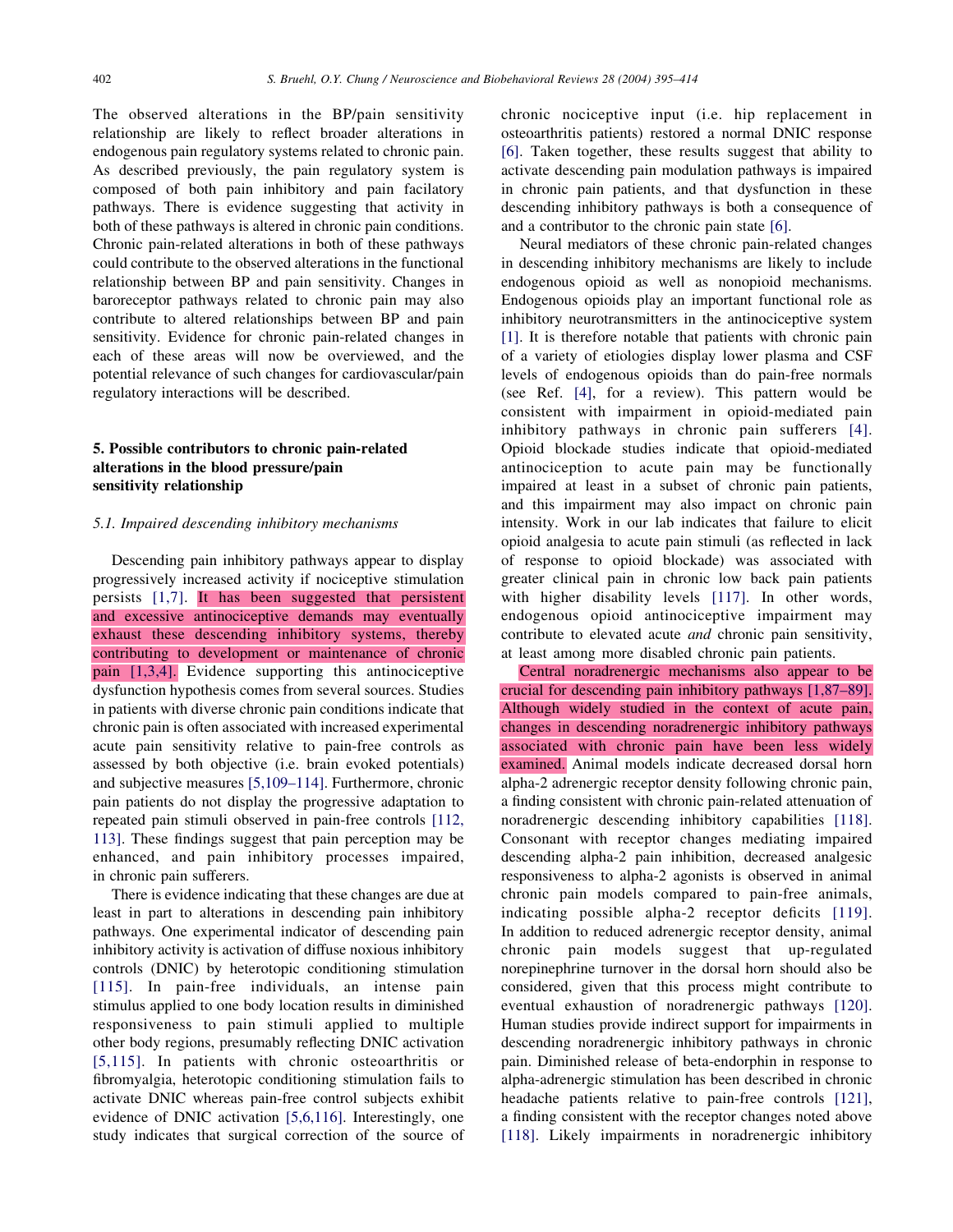pathways in human chronic pain are also suggested by the efficacy of pharmacological agents that enhance descending noradrenergic activity (e.g. tricyclic antidepressants) for decreasing chronic pain intensity [122,123]. A conceptual argument could also be made. While descending opioid and alpha-2 adrenergic pain inhibitory systems are not conceptually identical, there are obvious parallels in the factors that might underlie their dysfunction in chronic pain (i.e. exhaustion through chronic activation; [1]). In the absence of data indicating otherwise, there are strong theoretical reasons to believe that chronic pain-related dysfunction in alpha-2 adrenergic systems would likely parallel those reported in endogenous opioid systems.

As described previously, increased BP/baroreceptor activity is associated with activation of descending pain inhibitory pathways mediated in part by endogenous opioid and alpha-2 adrenergic mechanisms. Therefore, chronic pain-related impairments in either of these pathways might have an impact on expression of the BP/pain sensitivity relationship. Our recent work suggests that endogenous opioid mechanisms do not account for chronic pain-related changes in the BP/pain sensitivity relationship in normotensives [10]. Specifically, opioid blockade did not exert a significant interaction effect on differences in the resting BP/acute pain sensitivity relationship across chronic pain and pain-free groups [10]. Given the potential importance of noradrenergic mechanisms in expression of this relationship in humans, impairments in noradrenergic inhibitory pathways may be of particular relevance for understanding chronic pain-related alterations in the BP/pain sensitivity relationship.

## 5.2. Increased descending facilatory mechanisms

Both nociceptive and neuropathic pain trigger increased excitability in spinal cord nociceptive neurons [124]. This central sensitization is an important pathophysiological mechanism contributing to persistent pain. The clinical consequences of central sensitization include hyperalgesia and increased wind-up [125,126]. Wind-up is observed when nociceptive C-fibers are repeatedly stimulated at a frequency similar to their natural firing rate (every 2–3 s), causing a slow temporal summation of this nociceptive firing [127]. With repeated stimulation of C-fibers at this rate, even at sub-pain threshold levels, the responses of nociceptive dorsal horn neurons undergo a progressive increase [126,127]. As a result, levels of stimulation initially described as nonpainful are reported to be painful as temporal summation/wind-up occurs. Central sensitization processes may be relevant to understanding the BP/pain sensitivity relationship, given recent evidence that the hypoalgesia associated with increased hypertension risk may be mediated in part by diminished triggering of temporal summation [28]. Given the focus of this review, it is notable that temporal summation is exaggerated in individuals experiencing chronic pain, due to the process of central sensitization [114,125,127–129]. The impact of chronic pain-related central sensitization on the BP/pain sensitivity relationship is not known, although the physiological interconnections described below suggest that it may be an important factor to consider.

Central sensitization is not purely a local phenomenon occurring at primary afferent fibers [1], but rather, results in part from descending pain facilatory mechanisms [130]. Brain regions involved in descending pain facilitation appear to include the PAG [131], the NRM [132], the NTS [132], and the RVM [133]. For example, lesions in the NTS and NRM can substantially block development of central sensitization [132]. While there are multiple peptides and neurotransmitters mediating the development of central sensitization, one important factor is substance P, a peptide acting at the NK1 receptor [134–137]. Pharmacological blockade of NK1 receptors or use of genetic 'knockout' mice lacking NK1 receptors results in significant reductions in wind-up phenomena [134–136]. There is evidence that substance P is involved in central sensitization through descending facilatory pathways arising from the brain regions above as well as local release at primary afferent fibers [138,139].

Given the emphasis of this review, it is noteworthy that baroreceptor activation may trigger not only pain inhibitory activity but descending pain facilatory activity as well, possibly through substance P-mediated pathways [1,3,140,141]. Brain structures believed to be involved in central sensitization and known to contain substance P fibers, particularly the NTS and NRM, are also extensively involved in cardiovascular regulation through baroreceptor pathways, and appear to be important sites underlying the BP/pain sensitivity relationship [17,42,132]. Experimental studies indicate that the substance P present in these baroreceptor pathways is functionally involved in cardiovascular regulation [142–145].

In summary, reduced temporal summation could contribute to BP-related antinociception. Chronic pain activates descending pain facilatory pathways, mediated in part by substance P, resulting in central sensitization and increased temporal summation. Substance P pathways and the brain structures underlying the BP/pain sensitivity relationship appear to overlap, and substance P has effects on both pain regulation and baroreflex control of cardiovascular function. Taken together, these findings suggest a possible mechanism by which chronic pain-related activation of pain facilatory pathways might contribute to alterations in the functional relationship between BP and pain sensitivity.

## 5.3. Alterations in baroreceptor sensitivity

Maixner et al. [3] have hypothesized that changes in baroreceptor sensitivity may contribute to alterations in pain regulatory processes associated with chronic pain. Changes in baroreceptor sensitivity may occur due to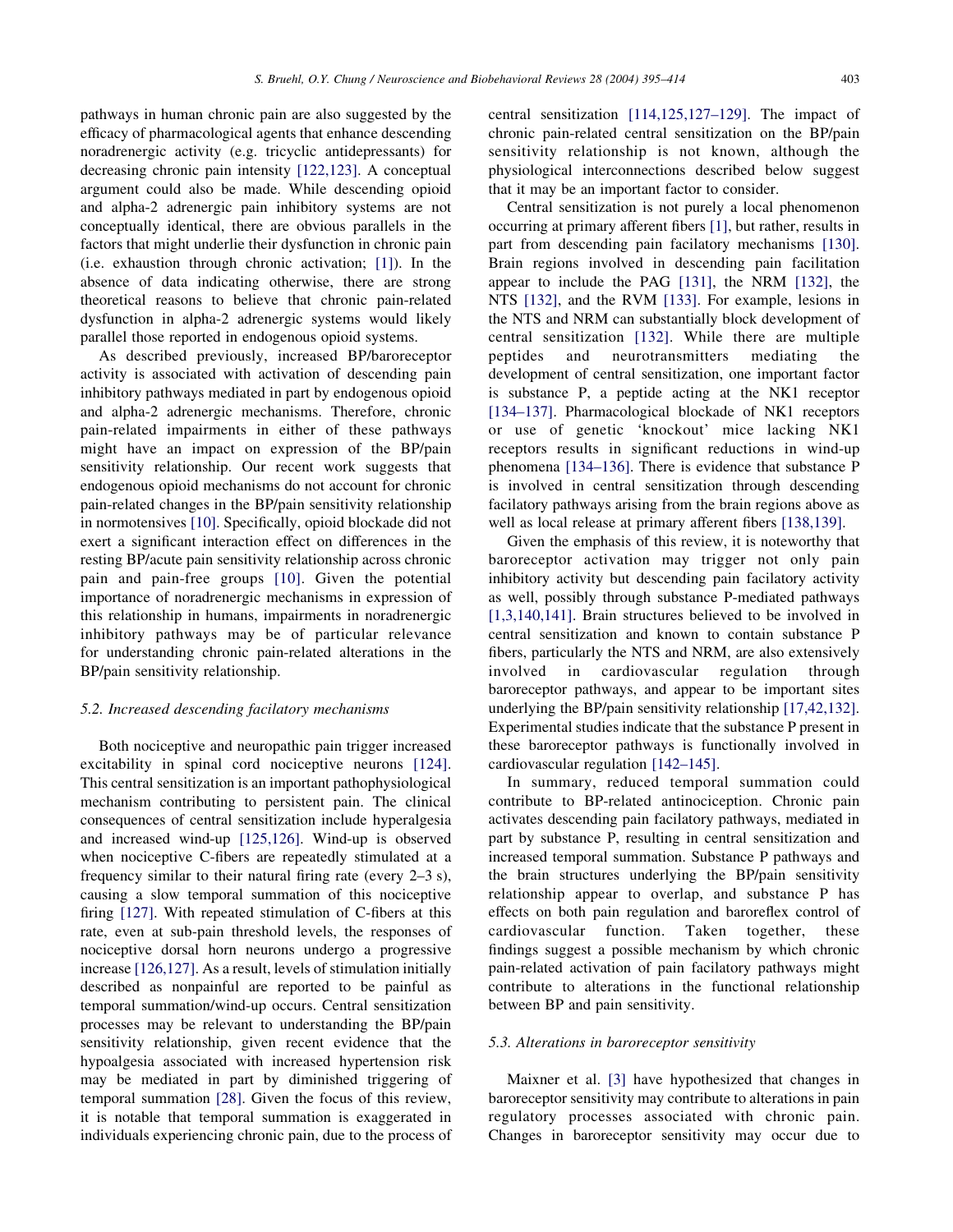altered threshold for baroreceptor firing or altered central nervous system gain associated with this firing [17]. The functional consequences of diminished baroreceptor sensitivity include impaired inhibition of sympathetic nervous system arousal responses and impaired activation of parasympathetic nervous system inhibitory responses in the face of stressful stimuli [17]. To date, the baroreceptor sensitivity hypothesis has not been subjected to adequate experimental evaluation. Only one published study has examined baroreceptor-issues in chronic pain sufferers [108]. Activation of carotid baroreceptors using phaserelated external suction was found to produce increased sensitivity to electrical pain stimuli in chronic low back pain patients [108]. This finding is in contrast to the numerous studies indicating that similar baroreceptor manipulation produces analgesia in pain-free normotensives (see Ref. [53], for a review).

That baroreceptor sensitivity might be altered in chronic pain would not be unexpected, given that it may be altered in other disease states and in response to stress. For example, baroreceptor sensitivity appears to be reduced in chronic hypertension [146–148]. Decreases in baroreceptor sensitivity are also associated with increased anxiety levels [149]. This latter finding highlights the importance of the proposed concept of central baroreflex clamping, in which some circumstance (such as increased sympathetic activation due to fear or anxiety) result in baroreceptor input being overridden at the limbic or hypothalamic levels [17]. Consistent with this concept, a number of human studies suggest that baroreceptor sensitivity may be decreased in response to acute experimental stress [150–154]. Moreover, chronic stress in animals appears to be associated with decreased baroreceptor sensitivity [155,156]. There is some evidence that central noradrenergic changes may account for the reduced baroreceptor sensitivity associated with chronic stress [155,157]. Taken together, these data indicate that baroreceptor sensitivity may be diminished in response to both acute and chronic stress, and therefore, the stress associated with chronic pain might be expected to lead to similar diminished baroreceptor sensitivity. To the extent that baroreceptor stimulation is necessary for expression of the BP/pain sensitivity relationship, chronic pain-related reductions in baroreceptor sensitivity might help explain chronic pain-related alterations in this relationship. Possible interactive effects of substance P and alpha-2 adrenergic activity in baroreceptor-mediated cardiovascular regulation, combined with chronic pain-related changes in pathways mediated by these neurochemicals, might also suggest a role for baroreceptor changes in the altered BP/pain sensitivity relationship in chronic pain.

One potential limitation to the arguments above should be noted. While the relationship between stress-related reductions in baroreceptor sensitivity and alterations in pain sensitivity has not been examined, there exists a clear paradox with regards to hypertension. Specifically, there is

good evidence that clinical hypertension is associated with diminished baroreceptor sensitivity [146–148], yet hypertension is also clearly associated with diminished pain sensitivity despite this decreased baroreceptor sensitivity. Reconciling this fact with other evidence, primarily in normotensives, that experimental baroreceptor activation produces analgesia (and the converse) is difficult, although the possibility is raised that multiple potential pathways (baroreceptor, opioid, norepinephrine, and others) could lead to the inverse BP/pain sensitivity relationship under different conditions. Resolution of such issues must await future work.

#### 5.4. Summary

The studies reviewed above indicate that: (1) the functional relationship between BP and pain sensitivity is an important part of the pain regulatory process, (2) baroreceptor-mediated pathways and alpha-2 adrenergic activity may contribute to expression of this relationship in normotensives, (3) the BP/pain sensitivity relationship is significantly altered in normotensive chronic pain sufferers, and (4) endogenous opioid mechanisms are not required to account for these alterations. Based on brain structural studies, experimental animal work, and theoretical considerations, it is proposed that chronic pain-related alterations in the BP/pain sensitivity relationship could be due to changes in baroreceptor sensitivity, impairments in descending noradrenergic pain inhibitory pathways, and/or activation of pain facilatory pathways. Several possible theoretical models detailing how these mechanisms could lead to a positive relationship between resting BP and both acute and chronic pain responsiveness will now be described.

#### 6. Possible theoretical models

Several theoretical models (not mutually exclusive) could help explain the alterations in the BP/acute pain sensitivity relationship observed in chronic pain patients. Model 1 is based on the finding that nociceptive input triggers a direct somatosympathetic reflex elevation in BP [36,158]. If persistent nociceptive input leads to failure of descending alpha-2 adrenergic inhibitory systems contributing to the inverse BP/pain sensitivity relationship, direct SNS-mediated BP increases may predominate in chronic pain. In the presence of inhibitory failure, resting BP would be expected to increase as clinical pain intensity (and related SNS arousal) increased. Thus, chronic pain would lead concurrently to failure of descending pain inhibitory systems and direct SNS-mediated BP increases. This pattern would result in a positive relationship between resting BP and both acute pain sensitivity and chronic pain intensity in chronic pain patients, a finding we have reported previously [10,18].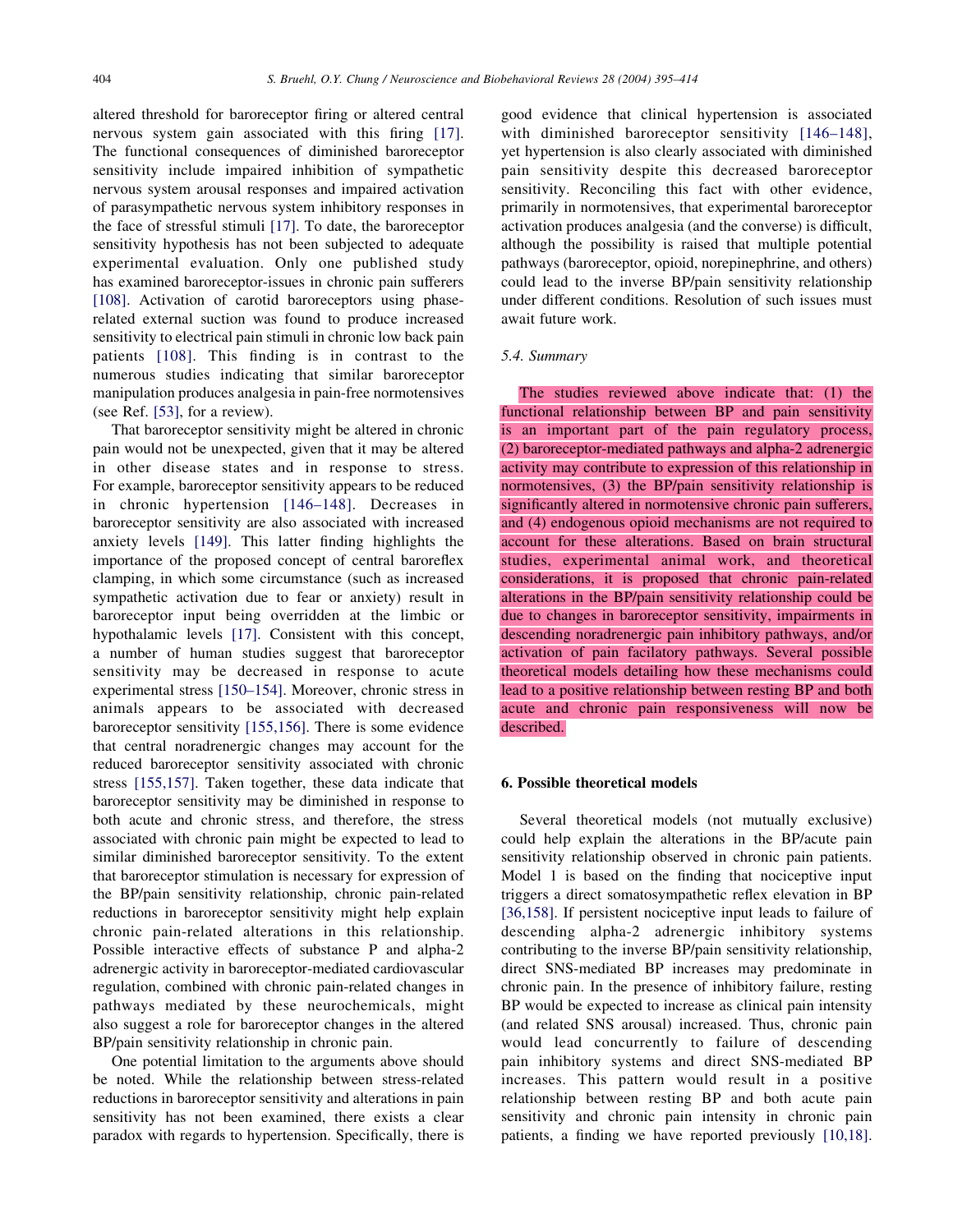In addition, Model 1 would predict relatively greater SNS arousal in chronic pain patients.

Evidence to support elevated SNS arousal in chronic pain patients comes from several sources. Of greatest relevance to this review are cardiovascular indices that reflect SNS arousal, including BP and heart rate [159–161]. Chronic pain patients with myofascial pain, orofacial pain, and arthritic pain all display greater resting heart rates than do pain-free healthy controls [3,162]. Given the focus of the current review, the strongest indirect support for Model 1 would derive from studies indicating elevated BP in chronic pain patients. Although data from prior work in our lab cannot be used to address this issue because samples were preselected for normotensive status [10,18], work of other investigators in nonpreselected samples does suggest elevated resting BPs in persistent pain sufferers. In a well-designed laboratory study, chronic low back pain patients were found to display significantly higher mean diastolic BP (79 mm Hg) than did pain-free controls (71 mm Hg) [108]. Work in the primary care setting has also indicated that patients suffering from widespread chronic pain display higher resting systolic BP levels (133 mm Hg) than do pain-free patient controls (120 mm Hg) [163]. Also relevant is work indicating that retail cashiers experiencing persistent shoulder pain displayed higher mean resting systolic and diastolic BP levels than agematched cashiers not experiencing pain [164]. Not only do resting cardiovascular parameters appear to be elevated in chronic pain sufferers, but so does cardiovascular reactivity. Carlson et al. [165] reported that chronic orofacial pain patients displayed significantly greater systolic BP and heart rate levels during a mental stressor than did pain-free age and sex-matched controls. Maixner et al. [3] reported similarly elevated heart rate reactivity to stress in chronic orofacial pain patients relative to pain-free controls.

Another possible index of excessive SNS activity in chronic pain patients may be the presence of clinical hypertension. There is substantial evidence that hypertension is associated with elevated SNS arousal [166–171]. Recent clinical research may therefore be relevant regarding this issue [172]. We compared the prevalence of clinical hypertension and use of antihypertensives in randomly selected samples of 300 tertiary care chronic pain patients and 300 nonpain internal medicine patients. Results indicated that 39% of the chronic pain sample was diagnosed with clinical hypertension compared to only 21% of the internal medicine sample, with parallel results regarding antihypertensive use  $(p's < 0.001)$ . In light of the work cited above, these findings would be consistent with chronic pain patients experiencing chronically elevated SNS activity and would support Model 1.

Cardiovascular parameters are not the only indices suggesting elevated SNS activity in chronic pain patients.

Previous work indicates that chronic low back pain patients and chronic arthritic pain patients display a significantly higher baseline electrodermal response and greater electrodermal reactivity to laboratory stressors than is observed in pain-free controls [162,173,174]. This increased electrodermal response indicates elevated sympathetic (sudomotor) arousal [175–176]. Based on tests of autonomically mediated pupillary light reflexes, Perry et al. [162] have also reported evidence for elevated central sympathetic drive in chronic myofascial pain patients relative to pain-free controls. Finally, work examining overnight urinary catecholamines indicates elevated levels in chronic myofascial pain patients relative to pain-free controls [177], also supporting elevated sympathetic/ adrenergic activity in these patients.

In summary, a number of studies using different indices of sympathetic arousal are consistent with the presence of elevated SNS activity in chronic pain patients. The limited controlled work in humans addressing BP levels in chronic pain patients and pain-free controls is consistent with the predictions of Model 1 that chronic pain is associated with increased SNS drive and consequently elevated resting BP.

The mechanism described in Model 1 also implies some degree of cardiovascular baroreflex failure; otherwise, direct SNS-mediated increases in BP would trigger baroreflex mechanisms that would restore pressures to lower levels (and lead to an inverse BP/pain relationship). In fact, some work suggests that stress produces an opposing interaction between direct SNS-mediated pressor responses and baroreflex-mediated depressor responses, with the balance of these two processes determining BP levels [178]. It may therefore be important to consider baroreceptor sensitivity if chronic pain-related alterations in the BP/pain sensitivity relationship are to be fully understood (Model 2). For example, in the absence of functioning baroreflex mechanisms (due to baroreceptor deafferentation), increasing stress results in increased SNS activity and increased BP [179]. To the extent that baroreceptor activation accounts for the BP/pain sensitivity relationship, significantly diminished baroreceptor sensitivity among chronic pain patients might eliminate the normally observed relationship between BP and pain sensitivity. Therefore, in the absence of baroreceptor-mediated pain inhibition and presumably impaired baroreflex-mediated cardiovascular depressor responses, the direct pressor effect of pain on BP (through somatosympathetic reflex activation) may predominate, and lead to the positive BP/pain correlation observed in chronic pain patients. Given the role of alpha-2 adrenergic mechanisms in the baroreflex loop [180], the adrenergic dysfunction described above would likely be involved in these baroreceptor changes. If the mechanisms in Model 2 are operative, experimental studies should demonstrate that the degree of alteration in the BP/pain sensitivity relationship across chronic pain/pain-free subjects is accounted for by the degree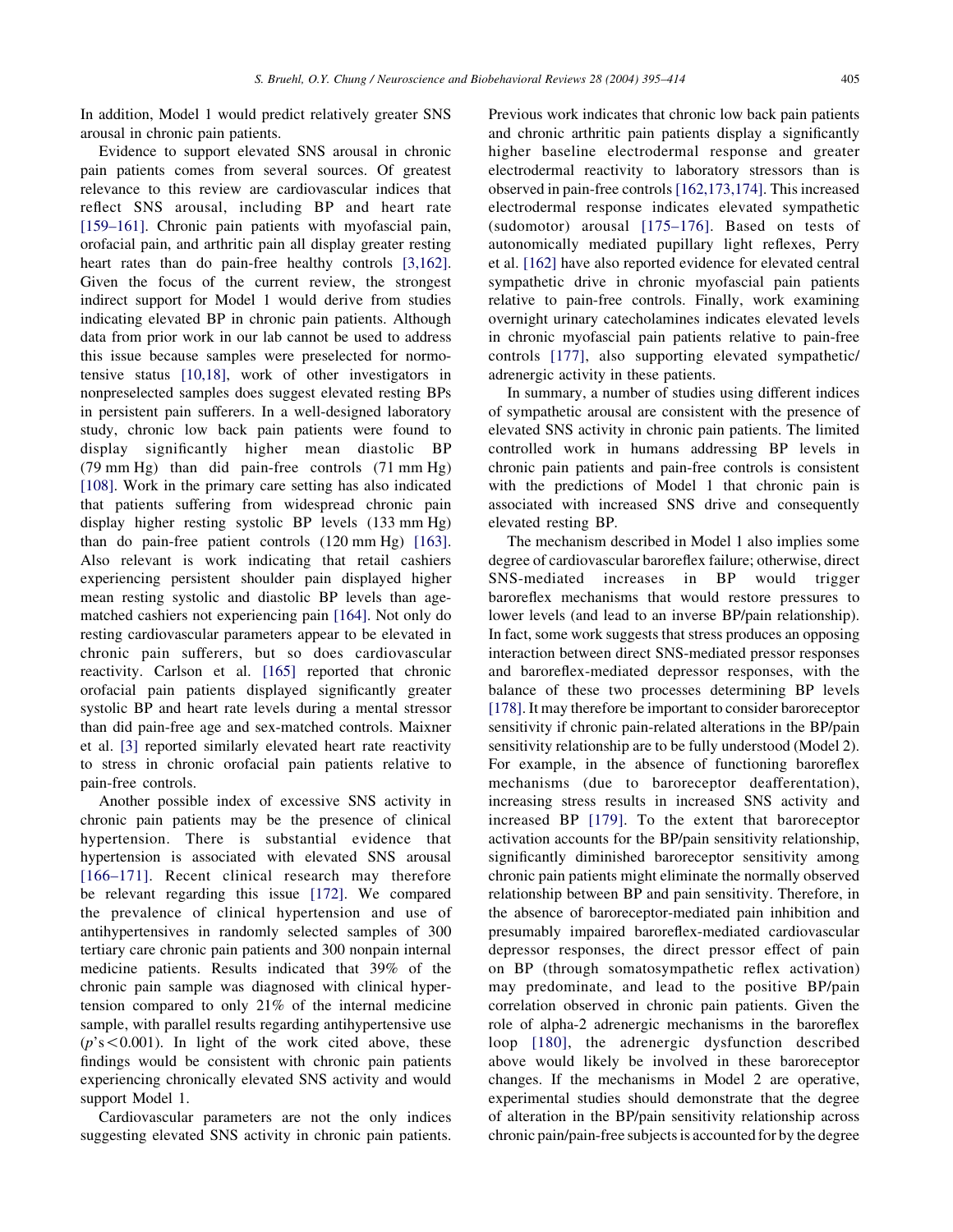of reduction in baroreceptor sensitivity associated with chronic pain. To date, this hypothesis has not been directly tested.

A third mechanism may be important as well. Animal work by Taylor et al. [103] found that elevated BP was associated with increased noradrenergically mediated antinociception in response to brief acute pain, but impaired noradrenergic antinociception in response to more prolonged acute pain. Consistent with these changes in the BP/pain sensitivity relationship as a function of pain duration, the only human study addressing baroreceptor issues in persistent pain states indicated that direct stimulation of baroreceptors resulted in relative increases in pain sensitivity among chronic pain patients, in contrast to the decreased pain sensitivity typically observed in pain-free subjects [108]. These findings may be explained by the fact that while inhibitory processes may predominate in response to brief acute pain, pain facilatory process may predominate with more prolonged pain stimuli [1]. This possibility may be important to consider given that baroreceptor activation may trigger not only descending pain inhibitory activity, but pain facilatory activity as well, possibly mediated by substance P [1,3,140,141]. It is therefore possible that chronic painrelated increases in BP might activate baroreceptors, triggering pain facilatory activity without adequate opposing inhibitory activity due to chronic pain-related failure of these latter systems (Model 3). This process would result in a positive association between acute pain sensitivity and resting BP occurring in the context of normal or increased baroreceptor sensitivity. If these mechanisms are operative, experimental studies should demonstrate that the degree of alteration in the BP/pain sensitivity relationship across chronic pain/pain-free subjects is accounted for by the degree of increased temporal summation associated with chronic pain. This possibility has also not been directly tested.

A final, albeit indirect, mechanism could also account for the positive relationship between resting BP and acute pain sensitivity in chronic pain patients. That there would be a positive link between chronic pain intensity and BP levels is not unexpected, given the direct effects of nociceptive stimulation on SNS arousal and BP [36,37,158]. Chronic pain is associated not only with elevated BP [10,18,108, 163–165], but is also generally associated with elevated negative affect (e.g. anxiety, depression; [10,181,182]). Moreover, negative affect is often (but not always) associated with increased acute pain sensitivity [183–186]. Given the pattern above, there might be indirect links between increased BP and increased acute pain sensitivity mediated by chronic pain-related negative affect (Model 4). It would be important in future studies to rule out this latter indirect mechanism as a potential explanation for the alterations in the BP/pain sensitivity relationship in chronic pain patients.

# 7. Methodological and interpretive issues in use of alpha-2 adrenergic blockade methodology

The role of endogenous opioid mechanisms that may contribute to the BP/acute pain sensitivity relationship has been examined in several human studies using opioid blockade. Although comparable alpha-2 adrenergic blockade methodologies are available to examine this possible mediator of the BP/pain sensitivity relationship in humans (e.g. yohimbine is an FDA-approved selective alpha-2 antagonist), no studies to date have yet employed this methodology. Many of the animal data implicating alpha-2 adrenergic mechanisms in descending pain regulation in general, and in mediating the analgesic effects of elevated BP in particular, derive from studies using pharmacological alpha-2 adrenoceptor blockade. Future human studies of possible noradrenergic mechanisms will require use of alpha-2 adrenergic blockade methodologies as well. Therefore, several interpretive issues regarding use of this potentially important methodology may bear consideration, particularly given that this methodology is used less frequently than the more common opioid blockade methodology.

Noradrenergic mechanisms in the LC interconnected with other limbic structures underlie not only pain responses, but emotional responses as well, particularly anxiety [187]. Because of this, systemic pharmacologic blockade of alpha-2 adrenergic inhibitory mechanisms, which help modulate emotional regulatory brain structures, results in increased negative affect even as it blocks antinociceptive pathways. The animal studies described previously have not addressed whether alpha adrenergic blockade increases pain responsiveness directly through deactivation of noradrenergic pain inhibitory pathways (that may overlap with cardiovascular modulatory pathways), or indirectly through increased anxiety, which is typically associated with increased pain responsiveness [184–186]. Limited human work indicates that while yohimbine-induced increases in anxiety do impact on human experimental pain responses, statistical control of this anxiety does not eliminate yohimbine's hyperalgesic effects [90]. While these results suggest that blockade-induced emotional changes do not account for the hyperalgesic effects of alpha-2 blockade, this potential confound is important to address in interpreting results of such blockade studies.

It is also important to recognize that designs employing alpha-2 adrenergic antagonists will result in blockade of both central and peripheral alpha-2 adrenoceptors at both presynaptic and postsynaptic sites. Interpretation of the effects of alpha-2 antagonists with regard to implied functioning of descending adrenergically mediated pain modulatory pathways in the intact state therefore requires careful consideration. It is helpful to consider the relevant adrenergic pathways involved in descending pain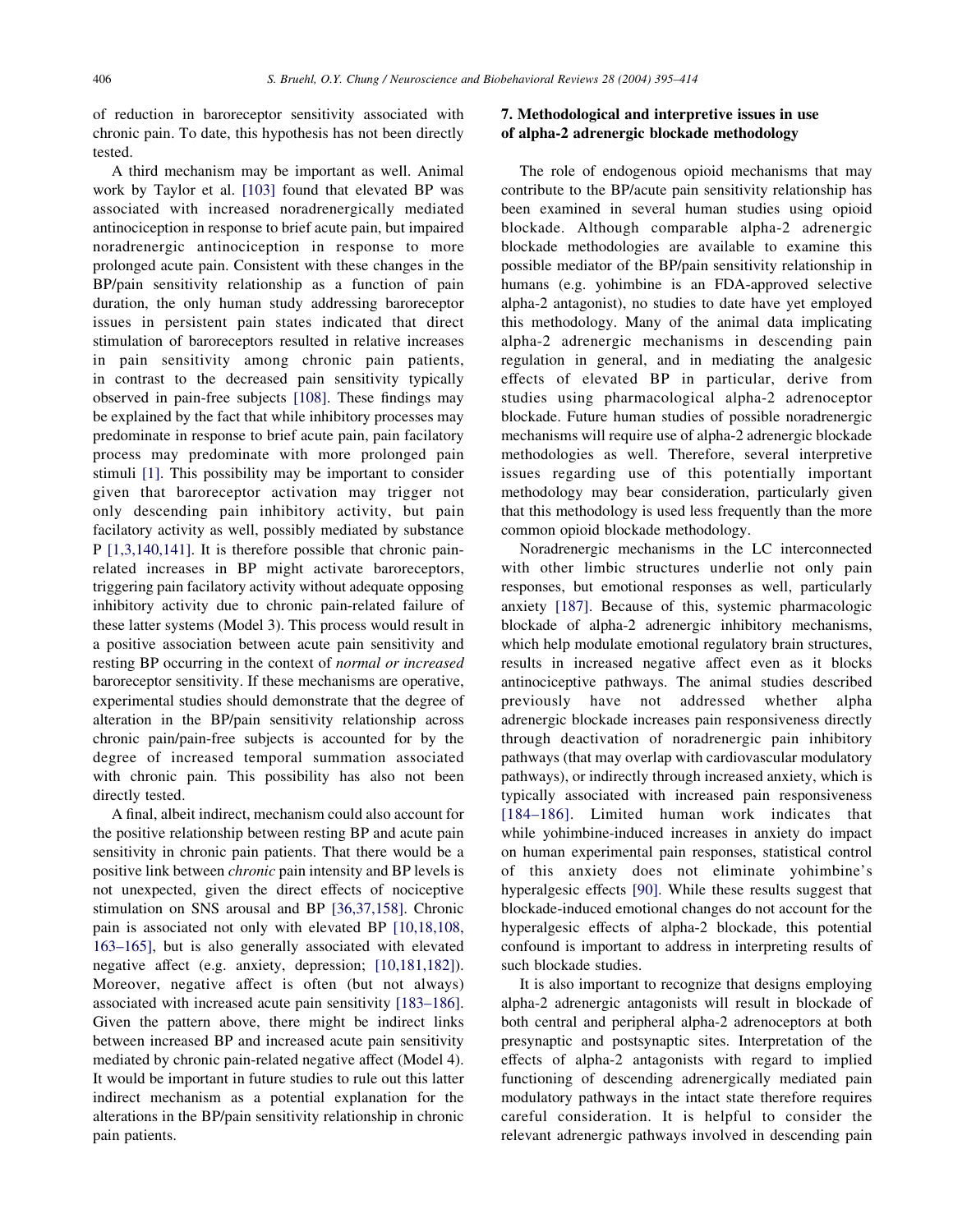modulation and their overlap with brain structures involved in BP control (see Fig. 1 above).

Alpha-2 antagonists such as yohimbine may result in several relevant effects, including: (1) blockade of central alpha-2 adrenoceptors in the brain structures noted above involved in descending adrenergically mediated pain inhibition [188–192], (2) blockade of presynaptic alpha-2 adrenergic pain inhibitory receptors on terminals of primary afferent fibers synapsing at the spinal cord dorsal horn [100,193-196], (3) blockade of postsynaptic alpha-2 adrenergic pain inhibitory receptors in the spinal cord dorsal horn [197–202], (4) blockade of inhibitory alpha-2 adrenergic input into SNS preganglionic neurons (intermediolateral cell column) resulting in increased central sympathetic outflow [203–206], and (5) blockade of presynaptic alpha-2 modulatory autoreceptors on terminals of sympathetic fibers, resulting in increased norepinephrine release from these terminals [203,207, 208]. Blockade effects as described in numbers 1–3 above reflect blockade of the descending noradrenergic pain pathways hypothesized to underlie the association between resting BP and pain sensitivity. Blockade effects described in 4–5 will result in acute increases in SNS activity, and as a result, will produce acutely increased BP in response to the blockade agent. If increased sympathetic outflow or peripheral norepinephrine release were themselves either hyperalgesic or analgesic, this could undermine the ability to draw firm conclusions about mediators of the relationship between BP and descending pain regulatory mechanisms based on responses to alpha-2 adrenergic antagonists.

Elevated SNS activity appears to be hyperalgesic only in a subset of pathological pain conditions involving sympathetically maintained pain mechanisms, such as Complex Regional Pain Syndrome Types I and II (aka RSD and Causalgia; [209]). This effect is due to sprouting of adrenergic receptors on afferent nociceptive fiber terminals in these conditions, resulting in ability of circulating catecholamines and norepinephrine released from SNS nerve terminals to directly increase nociceptive firing [210,211]. In healthy individuals and chronic pain sufferers without prominent catecholamine-sensitive pain mechanisms (e.g. low back pain and many other chronic pains), expected hyperalgesic effects of alpha-2 blockade [89,90] can be assumed to derive from direct blockade of central descending noradrenergic pain inhibitory pathways.

Elevated SNS activity resulting from yohimbine administration could also in theory be analgesic, although this action would be through indirect mechanisms. Activation of the sympatho-adrenamedullary axis can result in release of circulating opioid peptides from the pituitary and adrenal medulla [212]. In principle, these circulating opioids could have analgesic effects [212]. However, the importance of systemically circulating opioids in producing analgesia remains unclear. For example, although several studies report an inverse

association between plasma endogenous opioid levels and pain levels [19,72,213,214], other work indicates no relationship [73,215–219] or even a positive relationship in some situations [220]. If increases in SNS activity associated with alpha-2 blockade did produce analgesia, the hyperalgesia noted previously in response to alpha-2 adrenergic blockade would represent the net effect of SNS-mediated analgesia and direct centrally mediated hyperalgesia. Available human studies [90,91] (unpublished data) clearly indicate that yohimbine is hyperalgesic rather than analgesic, despite prominent effects on increasing SNS outflow, and this would argue for the effects of alpha-2 adrenergic blockade on central pain regulatory pathways far outweighing any analgesic effects deriving through SNS mechanisms. In vitro work indicates that yohimbine specifically decreases the firing of neurons in the NRM that are involved in both descending pain inhibition and the BP/pain sensitivity relationship, a finding also suggesting the relative importance of yohimbine's effects on descending pain inhibitory pathways in determining its' hyperalgesic effects [221].

The relative importance of SNS-related effects of alpha-2 adrenergic blockade as opposed to its effects on descending pain inhibitory pathways can be determined using statistical methods. BP and norepinephrine (NE) increases due to disinhibition of SNS activity are a primary sign of alpha-2 blockade effects on SNS outflow [222]. Therefore, analyses of alpha-2 blockade effects on the resting BP/pain sensitivity link controlling for blockade effects on BP and plasma NE would permit a test of whether blockade effects on SNS outflow confound such analyses. If alpha-2 blockade eliminates the relationship between BP and pain sensitivity in healthy individuals even after blockade effects on BP and NE are statistically removed, this would argue that the SNS-related effects of blockade do not account for the apparent alpha-2 adrenergic mediation of this relationship. In this case, the most parsimonious interpretation would be that the hyperalgesic effects of alpha-2 adrenergic blockade derive from blockade of central alpha-2 adrenergic pain inhibitory pathways overlapping with cardiovascular modulatory pathways. Use of such analytic strategies is recommended in future studies using alpha-2 adrenergic blockade to test mediators of the BP/acute pain sensitivity relationship.

We should note that although acutely elevated BP (such as occurs with alpha-2 blockade) may be associated with diminished pain sensitivity [51], such drug-induced BP increases do not necessarily confound interpretation of potential blockade studies regarding noradrenergic mechanisms underlying the BP/pain sensitivity relationship. For example, significant yohimbine-related BP increases do not eliminate hyperalgesia resulting from this drug's administration [90,91] (unpublished data). Conceptually, this finding is likely due to the drug's blocking the theorized noradrenergic pathway by which BP is associated with analgesia. Thus, even as alpha-2 adrenergic blockade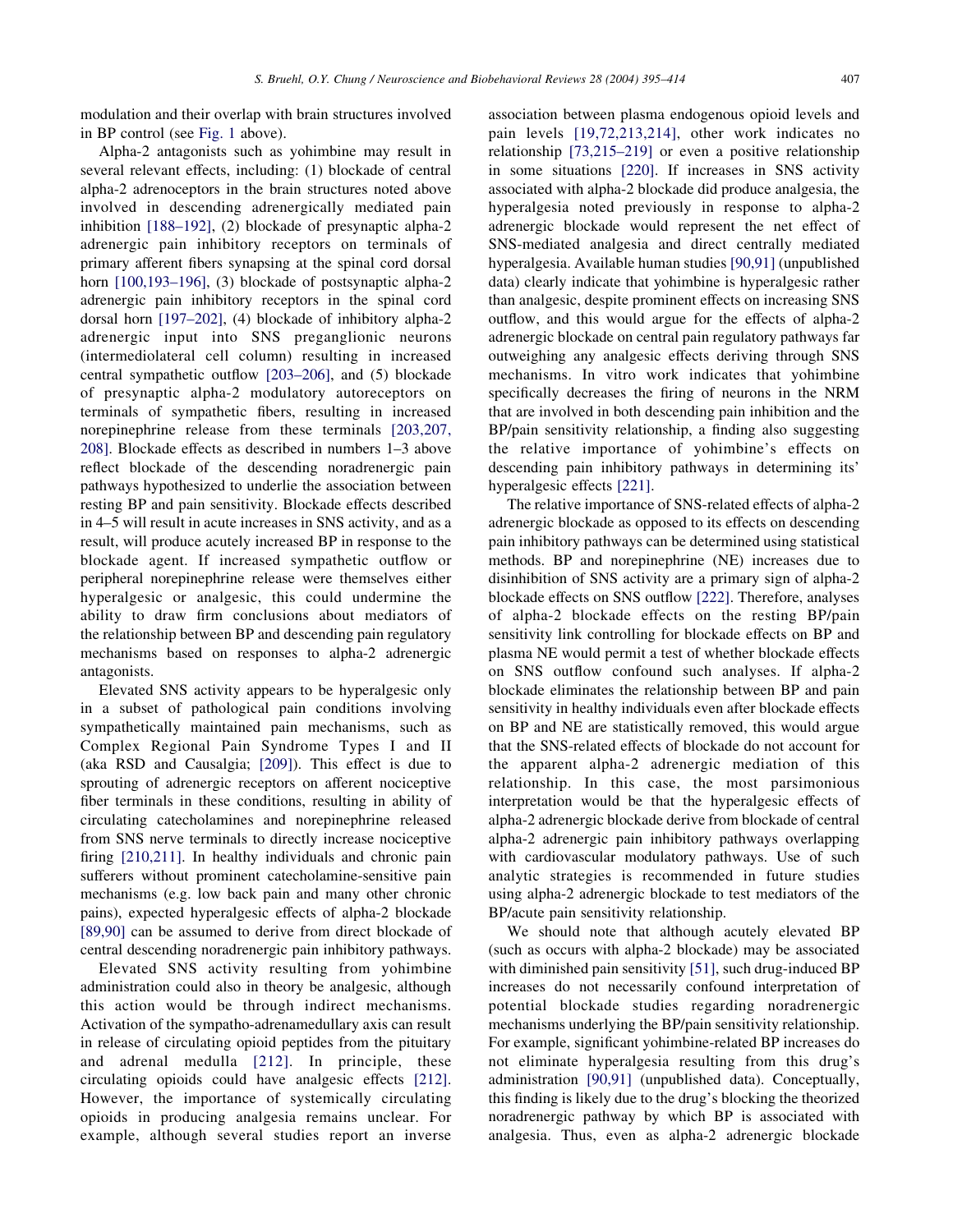increases BP, it may block the pathway by which these BP increases would alter pain responses.

Another interpretive issue is whether the hyperalgesic effects of alpha-2 adrenergic blockade specifically in descending pain modulatory pathways are due to presynaptic or postsynaptic effects (exclusive of presynaptic effects on SNS autoreceptors above). Alpha-2 adrenergic mechanisms appear to mediate endogenous analgesia in part through presynaptic actions at the terminals of primary afferent fibers [100,193–196]. However, alpha-2 adrenergic pain modulation also derives from postsynaptic effects in the spinal dorsal horn itself [197–199,202,223–225]. Thus, both presynaptic and postsynaptic sites of action appear to be involved in descending noradrenergic pain modulation. It is impossible using alpha-2 adrenoceptor blockade methodology (or any other in vivo methodology that is not extremely invasive to the spinal cord) to isolate whether the hyperalgesic effects of alpha-2 blockade on descending pathways derive from presynaptic or postsynaptic sites of action. Given that there are no known adrenergic fibers originating in the spinal cord itself [226], descending norepinephrine outflow from brain areas such as the LC and A5 regions appears necessary for BP-related spinal pain modulatory effects, whether pre- or postsynaptic in nature. This conclusion is bolstered by evidence that chemical lesioning of these areas eliminates BP-related analgesia in rats [103]. Regardless of whether the hyperalgesic effects of alpha-2 adrenergic blockade are occurring locally in the brain (e.g. LC, RVM, A5) by inhibiting descending norepinephrine outflow, or postsynaptically in the dorsal horn or presynaptically at primary afferent fiber terminals to block the effects of descending norepinephrine activity, all of these effects ultimately derive from the same descending noradrenergic pain inhibitory pathways that overlap with BP regulation.

In summary, pharmacological alpha-2 adrenergic blockade is a necessary methodology for investigating noradrenergic mechanisms that may contribute to expression of the BP/acute pain sensitivity link. Interpretation of such studies may be complex. Consideration of the issues above in the design and interpretation of future blockade studies may be helpful.

## 8. Clinical implications

The review above has been generally focused on understanding the basic mechanisms underlying important aspects of the pain regulatory process, and how these may be altered in chronically painful conditions. However, the theoretical models presented may have clinical ramifications as well. As described above, we have previously reported a positive relationship not only between resting BP and acute pain sensitivity, but between resting

BP and chronic pain intensity [10,18]. This latter relationship may be intuitively obvious to chronic pain practitioners, given the known pressor effects of clinical pain. However, considering that there are parallel effects on acute *and* chronic pain responsiveness, the theoretical models described above would suggest that this positive relationship reflects a failure of overlapping endogenous inhibitory systems that would normally moderate both BP and pain sensitivity in the context of painful stimuli. It is surprising therefore that little research attention has been devoted to the implications of chronic pain for cardiovascular disease risk. The limited studies described previously indicate that resting BP levels may be elevated in patients with persistent pain [108,163–165], although only one published study has directly examined the issue of hypertension as it relates to chronic pain [172]. We hypothesized that if chronic pain-related alterations in functional interactions between the cardiovascular and pain regulatory systems reflect failure of overlapping systems modulating both pain and BP, there would be an increased prevalence of clinical hypertension in the chronic pain population. A retrospective review was conducted on the records of 300 randomly selected chronic pain patients (Pain) evaluated at a tertiary care pain management center and 300 randomly selected nonpain internal medicine (Medicine) patients seen at the same institution. Results revealed that over 39% of the Pain group was diagnosed with clinical hypertension, compared to only 21% of the Medicine group ( $p < 0.001$ ). Analyses by gender revealed similar group differences in males ( $p < 0.05$ ) and females ( $p < 0.001$ ). While hypertension prevalence in the Medicine group was comparable to national population values  $(p$ 's $>0.10)$ , prevalence in the pain group was significantly higher for both genders  $(p's < 0.005)$ . Similar results were obtained for antihypertensive use  $(p's < 0.001)$ . Stepwise logistic regression in the Pain group revealed that chronic pain intensity was a significant predictor of hypertensive status independent of the effects of age, race/ethnicity, and parental hypertension ( $p$ 's < 0.05). These results suggested the possibility that chronic pain may be associated with increased risk of hypertension. Future work will have to address whether this apparent relationship is causal, and if so, determine the direction of causality.

# 9. Conclusions

Functional interactions between the cardiovascular and pain regulatory systems appear to be an important part of the pain regulatory process. In healthy normotensive humans, there is much evidence that baroreceptor-mediated mechanisms are an important determinant of the adaptive BP/pain sensitivity relationship. There is weak evidence for partial mediation by endogenous opioids, with opioid mechanisms possibly more important in clinically hypertensive populations. Animal work suggests that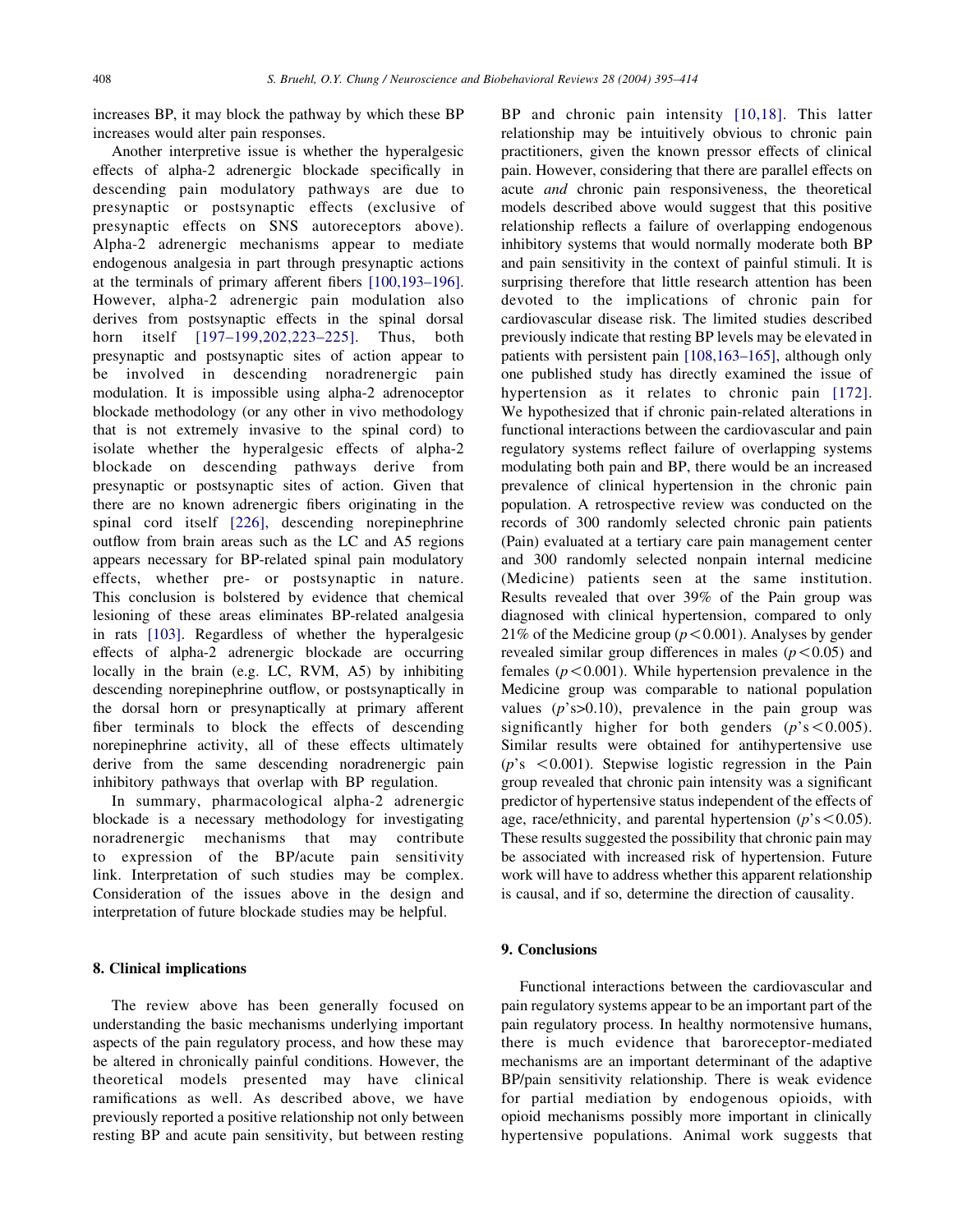noradrenergic mechanisms mediated by alpha-2 adrenergic receptors may also be important to consider, although there is no human work directly testing this hypothesis. The adaptive relationship between BP and acute pain sensitivity appears to be significantly altered in chronic pain conditions, most likely reflecting chronic pain-related dysfunction in the pathways mediating this relationship. There is no evidence that these dysfunctional pathways are opioid-mediated. In the absence of opioid mechanisms, conceptual arguments and indirect data would suggest that chronic pain-related changes in baroreceptor sensitivity, alpha-2 adrenergic pain inhibitory pathways, or pain facilatory pathways may contribute to the observed changes in the BP/pain sensitivity relationship. Preliminary clinical research suggests that these chronic pain-related changes could contribute to increased hypertension risk in chronic pain sufferers.

## Acknowledgements

This work was supported by grant No. R01-NS38145 from the National Institutes of Neurological Disorders and Stroke.

#### References

- [1] Millan MJ. Descending control of pain. Prog Neurobiol 2002;66: 355–474.
- [2] Maixner W. Interactions between cardiovascular and pain modulatory systems: physiological and pathophysiological implications. J Cardiovasc Electrophysiol 1991;2:S3–S12.
- [3] Maixner W, Sigurdsson A, Fillingim RB, Lundeen T, Booker DK. Regulation of acute and chronic orofacial pain. In: Fricton JR, Dubner R, editors. Orofacial pain and temporomandibular disorders. New York: Raven Press; 1995.
- [4] Bruehl S, McCubbin JA, Harden RN. Theoretical review: altered pain regulatory systems in chronic pain. Neurosci Biobehav Rev 1999;23:877–90.
- [5] Lautenbacher S, Rollman GB. Possible deficiencies of pain modulation in fibromyalgia. Clin J Pain 1997;13:189–96.
- [6] Kosek E, Orderberg G. Lack of pressure pain modulation by heterotopic noxious conditioning stimulation in patients with painful osteoarthritis before, but not following, surgical pain relief. Pain 2000;88:69–78.
- [7] Wei F, Dubner R, Ren K. Nucleus reticularis gigantocellularis and nucleus raphe magnus in the brain stem exert opposite effects on behavioral hyperalgesia and spinal Fos protein expression after peripheral inflammation. Pain 1999;80:127–41.
- [8] Ghione S. Hypertension-associated hypalgesia: Evidence in experimental animals and humans, pathophysiological mechanisms, and potential clinical consequences. Hypertension 1996;28:494–504.
- [9] Bruehl S, Carlson CR, McCubbin JA. The relationship between pain sensitivity and blood pressure in normotensives. Pain 1992;48: 463–7.
- [10] Bruehl S, Chung OY, Ward P, Johnson B, McCubbin JA. The relationship between resting blood pressure and acute pain sensitivity in healthy normotensives and chronic back pain sufferers: the effects of opioid blockade. Pain 2002;100:191–201.
- [11] McCubbin JA, Bruehl S. Do endogenous opioids mediate the relationship between blood pressure and pain sensitivity in normotensives? Pain 1994;57:63–7.
- [12] Fillingim RB, Maixner W. The influence of resting blood pressure and gender on pain responses. Psychosom Med 1996;58:326–32.
- [13] Pfleeger M, Straneva PA, Fillingim RB, Maixner WC, Girdler SS. Menstrual cycle, blood pressure and ischemic pain sensitivity in women: a preliminary investigation. Int J Psychophys 1997;27: 161–6.
- [14] Ditto B, Pihl RO, Seguin JR, Boulerice B, Tremblay RE. Risk of hypertension and pain sensitivity in adolescent boys. Health Psychol 1998;17:249–54.
- [15] Fillingim RB, Maixner W, Bunting S, Silva S. Resting blood pressure and thermal pain responses among females: effects on pain unpleasantness but not pain intensity. Int J Psychophys 1988;30: 313–8.
- [16] Myers CD, Robinson ME, Riley JL, Sheffield D. Sex, gender, and blood pressure: contributions to experimental pain report. Psychosom Med 2001;21:853–60.
- [17] Randich A, Maixner W. Interactions between cardiovascular and pain regulatory systems. Neurosci Biobehav Rev 1984;8:343–67.
- [18] Bruehl S, Burns JW, McCubbin JA. Altered cardiovascular/pain regulatory relationships in chronic pain. Int J Behav Med 1998;5: 63–75.
- [19] Bragdon EE, Light KC, Costello NL, Sigurdsson A, Bunting S, Bhalang K, Maixner W. Group differences in pain modulation: pain-free women compared to pain-free men and to women with TMD. Pain 2002;96:227–37.
- [20] Maixner W, Fillingim R, Kincaid S, Sigurdsson A, Harris MB. Relationship between pain sensitivity and resting arterial blood pressure in patients with painful temporomandibular disorders. Psychosom Med 1997;59:503–11.
- [21] Friedman R, Murphy D, Persons W, McCaughran JA. Genetic predisposition to hypertension, elevated blood pressure and pain sensitivity: a functional analysis. Behav Brain Res 1984;12:75–9.
- [22] Maixner W, Touw KB, Brody MJ, Gebhart GF, Long JP. Factors influencing the altered pain perception in the spontaneously hypertensive rat. Brain Res 1982;237:137–45.
- [23] Zamir N, Segal M. Hypertension-induced analgesia: Changes in pain sensitivity in experimental hypertensive rats. Brain Res 1979;160: 170–3.
- [24] Zamir N, Simantov R, Segal M. Pain sensitivity and opioid activity in genetically and experimentally hypertensive rats. Brain Res 1980; 184:299–310.
- [25] al'Absi M, Buchanan TW, Lovallo WR. Pain perception and cardiovascular responses in men with positive parental history for hypertension. Psychophysiology 1996;33:655–61.
- [26] al'Absi M, Petersen KL, Wittmers LE. Blood pressure but not parental history for hypertension predicts pain perception in women. Pain 2000;88:61–8.
- [27] al'Absi M, Petersen KL, Wittmers LE. Adrenocortical and hemodynamic predictors of pain perception in men and women. Pain 2002;96:197–204.
- [28] France CR, Froese SA, Stewart JC. Altered central nervous system processing of noxious stimuli contributes to decreased nociceptive responding in individuals at risk for hypertension. Pain 2002;98: 101–8.
- [29] France CR, Suchowiecki S. Assessing supraspinal modulation of pain perception in individuals at risk for hypertension. Psychophysiology 2001;38:107–13.
- [30] Page GD, France CR. Objective evidence of decreased pain perception in normotensives at risk for hypertension. Pain 1997; 73:173–80.
- [31] Stewart KM, France CR. Resting systolic blood pressure, parental history of hypertension, and sensitivity to noxious stimuli. Pain 1996;68:369–74.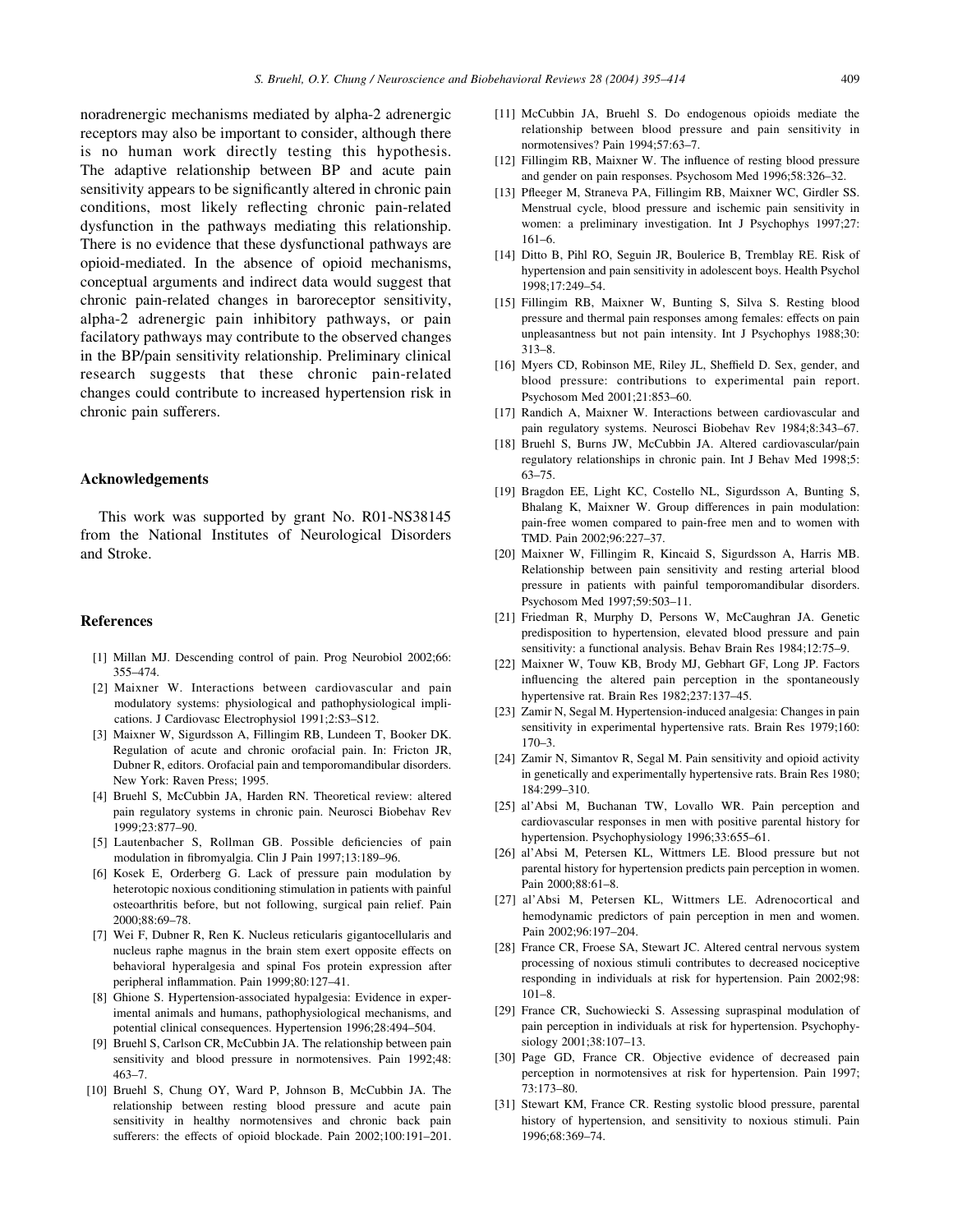- [32] France CR, Katz J. Postsurgical pain is attenuated in men with elevated presurgical systolic blood pressure. Pain Res Mgmt 1999;4: 100–3.
- [33] Aicher SA, Randich A. Antinociception and cardiovascular responses produced by electrical stimulation in the nucleus tractus solitarius, nucleus reticularis ventralis, and the caudal medulla. Pain 1990;42:103–19.
- [34] Rossi F, Maione S, Berrino L. Periaqueductal gray area and cardiovascular function. Pharmacol Res 1994;29:27–36.
- [35] Basbaum AI, Fields HL. Endogenous pain control systems: brainstem spinal pathways and endorphin circuitry. Ann Rev Neurosci 1984;7:309–38.
- [36] Stornetta RL, Morrison SF, Ruggiero DA, Reis DJ. Neurons of the rostral ventrolateral medulla mediate the somatic pressor reflex. Am J Physiol 1989;256:R448–R462.
- [37] Sato A, Schmidt RF. The modulation of visceral functions by somatic afferent activity. Jpn J Physiol 1987;37:1–17.
- [38] Miller JF, Proudfit HK. Antagonisms of stimulation-produced antinociception from ventrolateral pontine sites by intrathecal administration of alpha-adrenergic antagonists and naloxone. Brain Res 1990;530:20–34.
- [39] Burnett A, Gebhart GF. Characterization of descending modulation of nociception from the A5 cell group. Brain Res 1991;546:271–81.
- [40] Jones SL. Descending noradrenergic influences on pain. Prog Brain Res 1991;88:381–94.
- [41] Lewis JW, Baldrighi G, Akil HA. possible interface between autonomic function and pain control: opioid analgesia and the nucleus tractus solitarius. Brain Res 1987;424:65–70.
- [42] Gamboa-Esteves FO, Kaye JC, McWilliam PN, Lima D, Batten TFC. Immunohistochemical profiles of spinal lamina I neurons retrogradely labeled from the nucleus tractus solitarii in rat suggest excitatory projections. Neuroscience 2001;104:523–38.
- [43] Zamir N, Maixner W. The relationship between cardiovascular and pain regulatory systems. Ann NY Acad Sci 1986;467:371–84.
- [44] Randich A, Maixner W. The role of sinoaortic and cardiopulmonary baroreceptor reflex arcs in nociception and stress-induced analgesia. Ann NY Acad Sci 1986;467:385–401.
- [45] Takeda M, Tanimoto T, Ojima K, Matsumoto S. Suppressive effects of vagal afferents on theactivity of the trigeminal spinal neurons related to the jaw-opening reflex in rats: Involvement of the endogenous opioid system. Brain Res Bull 1998;47:49–56.
- [46] Bossut DF, Maixner W. Effects of cardiac vagal afferent electrostimulation on the responses of trigeminal and trigeminothalamic neurons to noxious orofacial stimulation. Pain 1996;65:101–9.
- [47] Dworkin B, Filewich R, Miller N, Craigmyle N, Pickering T. Baroreceptor activation reduces reactivity to noxious stimulation: Implications in hypertension. Science 1979;205:1299–301.
- [48] Thurston CL, Randich A. Acute increases in arterial blood pressure produced by occlusion of the abdominal aorta induces antinociception: peripheral and central substrates. Brain Res 1990; 519:12–22.
- [49] Naranjo JR, Fuentes JA. Association between hypoalgesia and hypertension in rats after short-term isolation. Neuropharmacology 1985;24:167–71.
- [50] al'Absi M, Petersen KL. Blood pressure but not cortisol mediates stress effects on subsequent pain perception in healthy men and women. Pain 2003;106:285–95.
- [51] France CR, Stewart KM. Parental history of hypertension and enhanced cardiovascular reactivity are associated with decreased pain ratings. Psychophysiology 1995;32:571–8.
- [52] D'Antono B, Ditto B, Sita A, Miller SB. Cardiopulmonary baroreflex stimulation and blood pressure-related hypoalgesia. Biol Psychiatry 2000;53:217–31.
- [53] Rau H, Elbert T. Psychophysiology of arterial baroreceptors and the etiology of hypertension. Biol Psychiatry 2001;57:179–201.
- [54] Dworkin BR, Elbert T, Rau H, Birbaumer N, Pauli P, Droste C, Brunia CHM. Central effects of baroreceptor activation in humans: attenuation of skeletal reflexes and pain perception. Proc Natl Acad Sci USA 1994;91:6329–33.
- [55] Droste C, Kardos A, Brody S, Greenlee MW, Roskamm H, Rau H. Baroreceptor stimulation: pain perception and sensory thresholds. Biol Psychol 1994;37:101–13.
- [56] Mini A, Rau H, Montoya P, Palomba D, Birbaumer N. Baroreceptor cortical effects, emotions, and pain. Int J Psychophys 1995;19:67–77.
- [57] Rau H, Brody S, Larbig W, Pauli P, Vohringer M, Harsh B, Kroling P, Birbaumer N. Effects of PRES baroreceptor stimulation on thermal and mechanical pain thresholds in borderline hypertensives and normotensives. Psychophysiology 1994;31: 480–5.
- [58] Angrilli A, Mini A, Mucha RF, Rau H. The influence of low blood pressure and baroreceptor activity on pain responses. Physiol Behav 1997;62:391–7.
- [59] Chapman CR, Nakamura Y, Donaldson GW, Jacobson RC, Bradshaw DH, Flores L, Chapman CN. Sensory and affective dimensions of phasic pain are indistinguishable in the self-report and psychophysiology of normal laboratory subjects. J Pain 2001;2: 279–94.
- [60] Krieger EM. Arterial Baroreceptor resetting in hypertension. Clin Exp Pharmacol Physiol Suppl 1989;15:3–17.
- [61] Chapleau MW, Li Z, Meyrelles SS, Ma X, Abboud FM. Mechanisms determining sensitivity of baroreceptor afferents in health and disease. Ann NY Acad Sci 2001;940:1–19.
- [62] Lohmeier TE, Irwin ED, Rossing MA, Serdar DJ, Kieval RS. Prolonged activation of the baroreflex produces sustained hypotension. Hypertension 2004;43:306–11.
- [63] DiCarlo SE, Bishop VS. Central baroreflex resetting as a means of increasing and decreasing sympathetic outflow and arterial pressure. Ann NY Acad Sci 2001;940:324–37.
- [64] Edwards L, McIntyre D, Carroll D, Ring C, France CR, Martin U. Effects of artificial and natural baroreceptor stimulation on nociceptive responding and pain. Psychophysiology 2003;40: 762–9.
- [65] Edwards L, Ring C, McIntyre D, Carroll D. Modulation of the human nociceptive flexion reflex across the cardiac cycle. Psychophysiology 2001;38:712–8.
- [66] Dembrowski K, Seller H. Arterial baroreceptor reflexes. In: Vaitl D, Schandry R, editors. From the heart to the brain: the psychophysiology of circulation brain interactions. Frankfurt: Peter Lang; 1995, p. 35–60.
- [67] Sheffield D, Biles PL, Orom H, Maixner W, Sheps DS. Race and sex differences in cutaneous pain perception. Psychosom Med 2000;62: 517–23.
- [68] Guasti L, Gaudio G, Zanotta D, Grimoldi P, Petrozzino R, Tanzi F, Bertolini A, Grandi AM, Venco A. Relationship between a genetic predisposition to hypertension, blood pressure levels and pain sensitivity. Pain 1999;82:311–7.
- [69] Girdler SS, Koo-Loeb J, Pedersen CA, Brown HJ, Maixner W. Blood pressure-related hypoalgesia in bulimia nervosa. Psychosom Med 1998;62:517–23.
- [70] Saavedra JM. Spontaneously (genetic) hypertensive rats: Naloxonereversible and propranolol reversible decrease in pain sensitivity. Experientia 1981;37:1002–3.
- [71] Saavedra JM. Naloxone reversible decrease in pain sensitivity in young and adult spontaneously hypertensive rats. Brain Res 1981; 209:245–9.
- [72] Sitsen JM, DeJong W. Hypoalgesia in genetically hypertensive rats (SHR) is absent in rats with experimental hypertension. Hypertension 1983;5:185–90.
- [73] Guasti L, Catteneo R, Daneri A, Bianchi L, Gaudio G, Regazzi M, Grandi AM, Bertolini A, Restelli E, Venco A. Endogenous beta-endorphins in hypertension: correlation with 24-hour ambulatory blood pressure. JACC 1996;28:1243–8.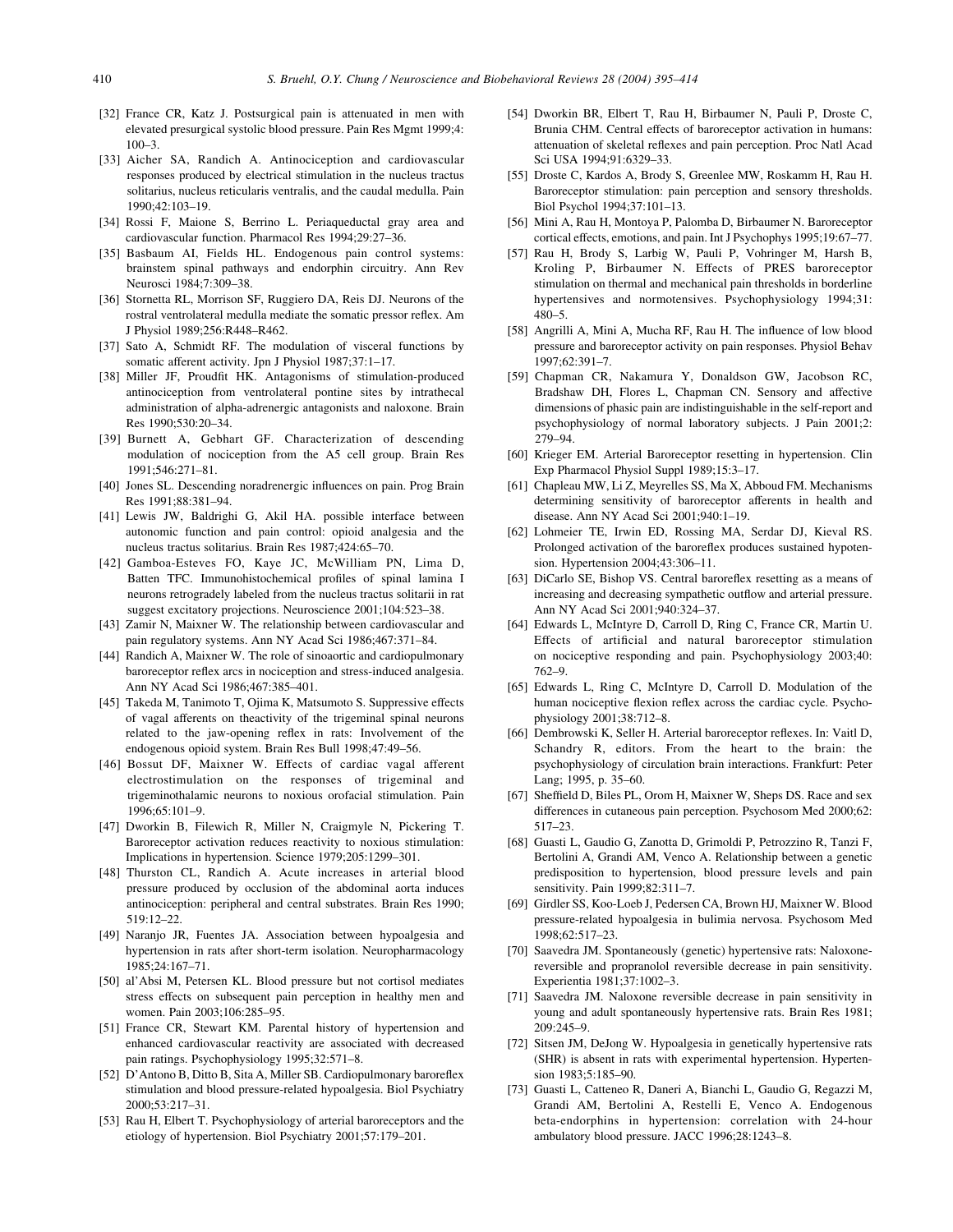- [74] Sheps DS, Bragdon EE, Gray TF, Ballenger M, Usedom JE, Maixner W. Relationship between systemic hypertension and pain perception. Am J Cardiol 1992;70:3F–5F.
- [75] Rosa C, Ghione S, Mezzasalma L, Pellegrini M, Fasolo B, Giaconi S, Gazzetti P, Ferdeghini M. Relationship between pain sensitivity, cardiovascular reactivity to cold pressor test, and indexes of activity of the adrenergic and opioid system. Clin Exp Theory 1988; A10(Suppl 1):383–90.
- [76] Schobel HP, Handwerker HO, Schmieder RE, Huesser K, Dominiak P, Luft FC. Effects of naloxone on hemodynamic and sympathetic nerve responses to pain in normotensives vs. borderline hypertensive men. J Auton Nerv Syst 1998;69:49–55.
- [77] Karim F, Roerig SC. Differential effects of antisense oligodeoxynucleotides directed against g (z alpha) and g (alpha) on antinociception produced by spinal opioid and alpha-2 adrenergic receptor antagonists. Pain 2000;87:181–91.
- [78] Holden JA, Naleway E. Microinjection of carbachol in the lateral hypothalamus produces opposing actions on nociception mediated by alpha-1 and alpha-2 adrenoceptors. Brain Res 2001; 911:27–36.
- [79] Singewald N, Philippu A. Release of neurotransmitters in the locus coeruleus. Prog Neurobiol 1998;56:237–67.
- [80] Eisenbach JC, De Kock M, Klimscha W. Alpha 2-adrenergic agonists for regional anesthesia: a clinical review of clonidine (1984–1995). Anesthesiology 1996;85:655–74.
- [81] Maze M, Tranquilli W. Alpha-2 adrenoceptor agonists: defining the role in clinical anesthesia. Anesthesiology 1991;74:581–605.
- [82] Guo TZ, Jiang JY, Butterman AE, Maze M. Dexmedetomidine injection into the locus ceruleus produces antinociception. Anesthesiology 1996;84:873–81.
- [83] Pertovaara A, Kaupila T, Jyvasjarvi E, Kalso E. Involvement of supraspinal and spinal segmental alpha-2-adrenergic mechanisms in the medetomidine-induced antinociception. Neuroscience 1991;44: 705–14.
- [84] Guo TZ, Poree L, Golden W, Stein J, Fujinaga M, Maze M. Antinociceptive response to nitrous oxide is mediated by supraspinal opiate and spinal alpha 2 adrenergic receptors in the rat. Anesthesiology 1996;85:846–52.
- [85] Ghelardini C, Galeotti N, Bartolini A. Antinociception induced by amitriptyline and imipramine is mediated by alpha2A-adrenocpetors. Jpn J Pharmacol 2000;82:130–7.
- [86] Kingery WS, Agashe GS, Guo TZ, Sawamura S, Davies MF, Clark JD, Kobilka BK, Maze M. Isoflurane and nociception: spinal alpha2A adrenoceptors mediate antinociception while supraspinal alpha1 adrenoceptors mediate pronociception. Anesthesiology 2002; 96:367–74.
- [87] Green GM, Lyons L, Dickenson AH. Alpha2-adrenoceptor antagonists enhance responses of dorsal horn neurons to formalin induced inflammation. Eur J Pharmacol 1998;347:201–4.
- [88] Xu M, Kontinen VK, Kalso E. Endogenous noradrenergic tone controls symptoms of allodynia in the spinal nerve ligation model of neuropathic pain. Eur J Pharmacol 1999;366:41–5.
- [89] Omote K, Kawamata T, Kawamata M, Namiki A. Formalin-induced nociception activates a monoaminergic descending inhibitory system. Brain Res 1998;814:194–8.
- [90] Bharucha AE, Camilleri M, Zinsmeister AR, Hanson RB. Adrenergic modulation of human colonic motor and sensory function. Am J Physiol 1997;273:G997–1006. Gastrointest Liver Physiol 36.
- [91] Malcolm A, Camilleri M, Kost L, Burton DD, Fett SL, Zinmeister AR. Towards identifying optimal doses for alpha-2 adrenergic modulation of colonic and rectal motor and sensory function. Aliment Pharmacol Ther 2000;14:783–93.
- [92] Singewald N, Philippu A. Involvement of biogenic amines and amino acids in the central regulation of cardiovascular homeostasis. Trends Pharmacol Sci 1996;17:356–63.
- [93] Lawrence AJ, Jarrott B. Neurochemical modulation of cardiovascular control in the nucleus tractus solitarius. Prog Neurobiol 1996;  $48.21 - 53$
- [94] Murase S, Inui K, Nosaka S. Baroreceptor inhibition of the nucleus locus coeruleus noradrenergic neurons. Neuroscience 1994;61: 635–43.
- [95] Hayward LF, Riley AP, Felder RB. Alpha(2)-adrenergic receptors in NTS facilitate baroreflex function in adult spontaneously hypertensive rats. Am J Physiol Heart Circ Physiol 2002;282: H2336–H2345.
- [96] Feldman PD, Felder RB. Alpha adrenergic influences on neuronal responses to visceral afferent input in the nucleus tractus solitarius. Neuropharmacology 1989;28:1081–7.
- [97] Kubo T, Goshima Y, Hata H, Misu Y. Evidence that endogenous catecholamines are involved in alpha-2 adrenoceptor-mediated modulation of the aortic baroreceptor reflex in the nucleus tractus solitarii of the rat. Brain Res 1990;526:313–7.
- [98] Glass MJ, Pickel VM. Alpha 2A-adrenergic receptors are present in mu-opioid receptor containing neurons in rat medial nucleus tractus solitarius. Synapse 2002;43:208–18.
- [99] Brodie MS, Proudfit HK. Antinociception induced by local injection of carbachol into the nucleus raphe magnus: alteration by intrathecal injection of noradrenergic antagonists. Brain Res 1986;  $371:70-9$ .
- [100] Budai D, Harasawa I, Fields HL. Midbrain periaqueductal gray (PAG) inhibits nociceptive inputs to sacral dorsal horn nociceptive neurons through alpha-2 adrenergic receptors. J Neurophys 1998;80:2244–54.
- [101] Cui M, Feng Y, McAdoo DJ, Willis WD. Periaqueductal gray stimulation-induced inhibition of nociceptive dorsal horn neurons in rats is associated with the release of norepinephrine, serotonin, and amino acids. J Pharmacol Exp Ther 1999;289: 868–76.
- [102] Adair JR, Hamilton BL, Scappaticci A, Helke CJ, Gillis RA. Cardiovascular responses to electrical stimulation of the medullary raphe area of the cat. Brain Res 1977;128:141–5.
- [103] Taylor BR, Roderick RE, Basbaum AI. Brainstem noradrenergic control of nociception is abnormal in spontaneously hypertensive rats. Neurosci Lett 2000;291:139–42.
- [104] Ren K, Randich A, Gebhart GF. Vagal afferent modulation of a nociceptive reflex in rats: involvement of spinal opioid and monoamine receptors. Brain Res 1988;446:285–94.
- [105] Maixner W, Randich A. Role of the right vagal nerve trunk in antinociception. Brain Res 1984;298:374–7.
- [106] Taylor BK, Peterson MA, Basbaum AI. Exaggerated cardiovascular and nociceptive responses to subcutaneous Formalin injection in the spontaneously hypertensive rat. Neurosci Lett 1995;201:9–12.
- [107] Taylor BR, Roderick RE, St. Lezin E, Basbaum AI. Hypoalgesia and hyperalgesia with inherited hypertension in the rat. Am J Physiol Regul Integr Comp Physiol 2001;280:R345–R354.
- [108] Brody S, Angrilli A, Weiss U, Birbaumer N, Mini A, Veit R, Rau H. Somatosensory evoked potentials during baroreceptor stimulation in chronic low back pain patients and normal controls. Int J Psychophys 1997;25:201–10.
- [109] Lautenbacher S, Rollman GB, McCain GA. Multi-method assessment of experimental and clinical pain in patients with fibromyalgia. Pain 1994;59:45–53.
- [110] Gibson SJ, Littlejohn GO, Gorman MM, Helme RD, Granges G. Altered heat pain thresholds and cerebral event-related potentials following painful  $CO<sub>2</sub>$  laser stimulation in subjects with fibromyalgia syndrome. Pain 1994;58:185–93.
- [111] Svensson P, List T, Hector G. Analysis of stimulus-evoked pain in patients with myofascial temporomandibular pain disorders. Pain 2001;92:399–409.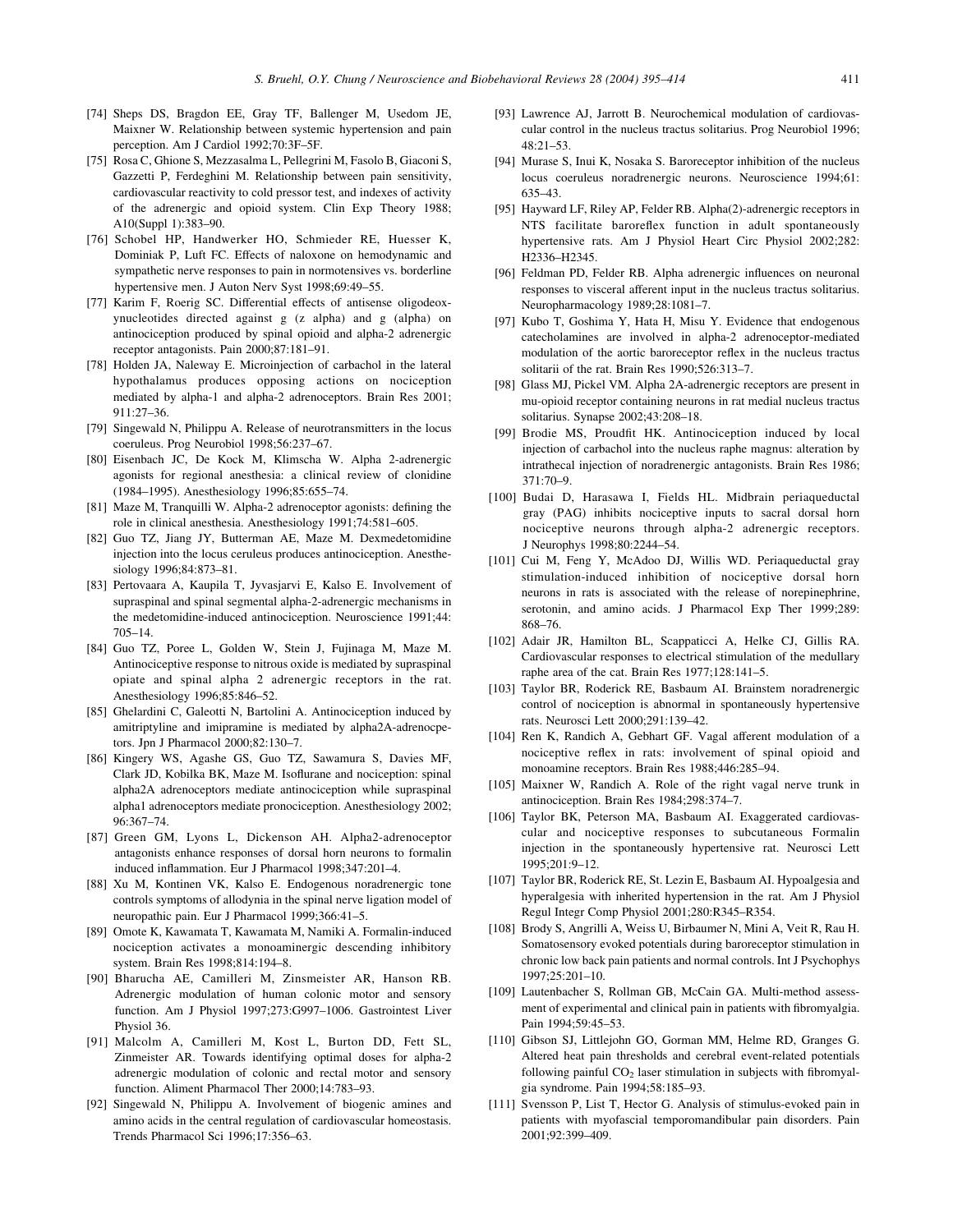- [112] Kleinbohl D, Holzl R, Moltner A, Rommel C, Weber C, Osswald PM. Psychophysical measures of sensitization to tonic heat discriminate chronic pain patients. Pain 1999;81:35–43.
- [113] Peters ML, Schmidt AJM, Van den Hout MA. Chronic low back pain and the reaction to repeated pain stimulation. Pain 1989;39:69–76.
- [114] Maixner W, Fillingim R, Sigurdsson A, Kincaid S, Silva S. Sensitivity of patients with temporomandibular disorders to experimentally evoked pain: evidence for altered temporal summation of pain. Pain 1998;76:71–81.
- [115] Villanueva L, Le Bars D. The activation of bulbo-spinal controls by peripheral nociceptive inputs: diffuse noxious inhibitory controls. Biol Res 1995;28:113–25.
- [116] Kosek E, Hansson P. Modulatory influence on somatosensory perception from vibration and heterotopic noxious conditioning stimulation (HNCS) in fibromyalgia patients and healthy subjects. Pain 1997;70:41–51.
- [117] Bruehl S, Chung OY, Ward P, Johnson B. Endogenous opioids and chronic pain intensity: interactions with level of disability. Clin J Pain 2004 in press.
- [118] Stone LS, Vulchanova L, Riedl MS, Wang J, Williams FG, Wilcox GL, Elde R. Effects of peripheral nerve injury on alpha-2A and alpha2C adrenergic receptor immunoreactivity in the rat spinal cord. Neuroscience 1999;93:1399–407.
- [119] Ley S, Waterman A, Livingston A. The influence of chronic pain on the analgesic effects of the alpha-2 adrenoceptor agonist, zylazine, in sheep. J Vet Pharmacol Ther 1991;14:141–4.
- [120] Weil-Fugazza J, Godefroy F, Manceau V, Besson JM. Increased norepinephrine and uric acid levels in the spinal cord of arthritic rats. Brain Res 1986;21:190–4.
- [121] Martignoni E, Facchinetti F, Rossi F, Sances G, Genazzani AR, Nappi G. Neuroendocrine evidence of deranged noradrenergic activity in chronic migraine. Psychoneuroendocrinology 1989;14: 357–63.
- [122] McQuay HJ, Tramer M, Nye BA, Carroll D, Wiffen PJ, Moore RA. A systematic review of antidepressants in neuropathic pain. Pain 1996;68:217–27.
- [123] Sindrup SH, Jensen TS. Efficacy of pharmacological treatments of neuropathic pain: an update and effect related to mechanism of drug action. Pain 1999;83:389–400.
- [124] Ji RR, Woolf CJ. Neuronal plasticity and signal transduction in nociceptive neurons: implications for the initiation and maintenance of pathological pain. Neurobiol Dis 2001;8:1–10.
- [125] Eide PK. Wind-up and the NMDA receptor complex from a clinical perspective. Eur J Pain 2000;4:5–17.
- [126] Li J, Simone DA, Larson AA. Windup leads to characteristics of central sensitization. Pain 1999;79:75–82.
- [127] Staud R, Vierck CJ, Cannon RL, Mauderli AP, Price DD. Abnormal sensitization and temporal summation of second pain (wind-up) in patients with fibromyalgia syndrome. Pain 2001;91:165–75.
- [128] Price DD, Long S, Huitt C. Sensory testing of pathophysiological mechanisms of pain in patients with reflex sympathetic dystrophy. Pain 1992;49:163–73.
- [129] Eide PK, Jorum E, Stubhaug A, Bremnes J, Breivik H. Relief of postherpetic neuralgia with the N-methyl-d-aspartic acid receptor antagonist ketamine: a double-blind, crossover comparison with morphine and placebo. Pain 1994;58:347–54.
- [130] Urban MO, Gebhart GF. Central mechanisms in pain. Med Clin North Am 1999;83:585–96.
- [131] Berrino L, Oliva P, Rossi F, Palazzo E, Nobili B, Maione S. Interaction between metabotropic and NMDA glutamate receptors in the periaqueductal grey pain modulation system. Naunyn Schmiedebergs Arch Pharmacol 2001;364:437–43.
- [132] Wiertelak EP, Roemer B, Maier SF, Watkins LR. Comparison of the effects of nucleus tractus solitarius and ventral medial medulla lesions on illness-induced and subcutaneous formalin-induced hyperalgesia. Brain Res 1997;748:143–50.
- [133] Pertovaara A. A neuronal correlate of secondary hyperalgesia in the rat spinal dorsal horn is submodality selective and facilitated by supraspinal influence. Exp Neurol 1998;149:193–202.
- [134] Weng HR, Mansikka H, Winchurch R, Raja SN, Dougherty PM. Sensory processing in the deep spinal dorsal horn of neurokinin-1 receptor knockout mice. Anesthesiology 2001;94:1105–12.
- [135] Barbieri M, Nistri A. Depression of windup of spinal neurons in the neonatal rat spinal cord in vitro by an NK3 tachykinin receptor antagonist. J Neurophysiol 2001;85:1502–11.
- [136] De Felipe C, Herrero JF, O'Brien JA, Palmer JA, Doyle CA, Smith AJ, Laird JM, Belmonte C, Cervero F, Hunt SP. Altered nociception, analgesia and aggression in mice lacking the receptor for substance P. Nature 1998;392:394–7.
- [137] Willis WD. Role of neurotransmitters in sensitization of pain responses. Ann NY Acad Sci 2001;933:142–56.
- [138] Watkins LR, Maier SF. Cytokines and pain: progress in inflammation research. Boston: Birkhauser; 1999.
- [139] Watkins LR, Maier SF. Implications of immune-to-brain communication for sickness and pain. Proc Natl Acad Sci 1999;96:7710–3.
- [140] Ren K, Randich A, Gebhart GF. Spinal serotonergic and kappa opioid receptors mediate facilitation of the tail flick reflex produced by vagal afferent stimulation. Pain 1991;45:329.
- [141] Gebhart GF, Randich A. Vagal modulation of nociception. Am Pain Soc J 1992;1:26–32.
- [142] Beitz AJ. The nuclei origin of brainstem enkephalin and substance P projections to the rodent nucleus raphe magnus. Neuroscience 1982; 7:2753–68.
- [143] Seagard JL, Dean C, Hopp FA. Modulation of the carotid baroreceptor reflex by substance P in the nucleus tractus solitarius. J Auton Nerv Syst 2000;78:77–85.
- [144] Ku YH, Tan L, Li LS, Ding X. Role of corticotropin-releasing factor and substance P in pressor responses of nuclei controlling emotion and stress. Peptides 1998;19:677–82.
- [145] Martini F, Reynaud JC, Puizillout JJ. Effects of substance P on cardiovascular regulation in the rabbit. J Auton Nerv Syst 1995;51: 143–52.
- [146] Minatoguchi S, Ito H, Ishimura K, Suzuki T, Tonai N, Mori M, Hirakawa S, Fujiwara H. Plasma adrenaline modulates alpha 1-adrenoceptor mediated pressor responses and the baroreflex control in patients with borderline hypertension. Blood Pressure 1995;4:105–12.
- [147] Ueda M, Nomura G, Shibata H, Nishida H, Moriyama A, Kumagai E, Toshima H. Assessment of cardiopulmonary baroreflex function in hypertensive and normotensive subjects with or without hypertensive relatives. Clin Exp Pharmacol Physiol Suppl 1989;15: 89–92.
- [148] Mancia G, Grassi G, Parati G, Pomidossi G, Saino A, Malaspina D, Gregorini L, Zanchetti A. Control of circulation by arterial baroreceptors and cardiopulmonary receptors in hypertension. J Cardiovasc Pharmacol 1986;8:S82–S88.
- [149] Watkins LL, Blumethal JA, Carney RM. Association of anxiety with reduced baroreflex cardiac control in patients after acute myocardial infarction. Am Heart J 2002;143:460–6.
- [150] Ditto B, France C. Carotid baroreflex sensitivity at rest and during psychological stress in offspring of hypertensives and non-twin sibling pairs. Psychosom Med 1990;52:610–20.
- [151] Steptoe A, Sawada Y. Assessment of baroreceptor reflex function during mental stress and relaxation. Psychophysiology 1989;26: 140–7.
- [152] Pagani M, Rimoldi O, Pizzinelli P, Furlan R, Crivellaro W, Liberati D, Cerutti S, Malliani A. Assessment of the neural control of the circulation during psychological stress. J Auton Nerv Syst 1991;35:33–42.
- [153] Vogele C, Steptoe A. Anger inhibition and family history as modulators of cardiovascular responses to mental stress in adolescent boys. J Psychosom Res 1993;37:503–14.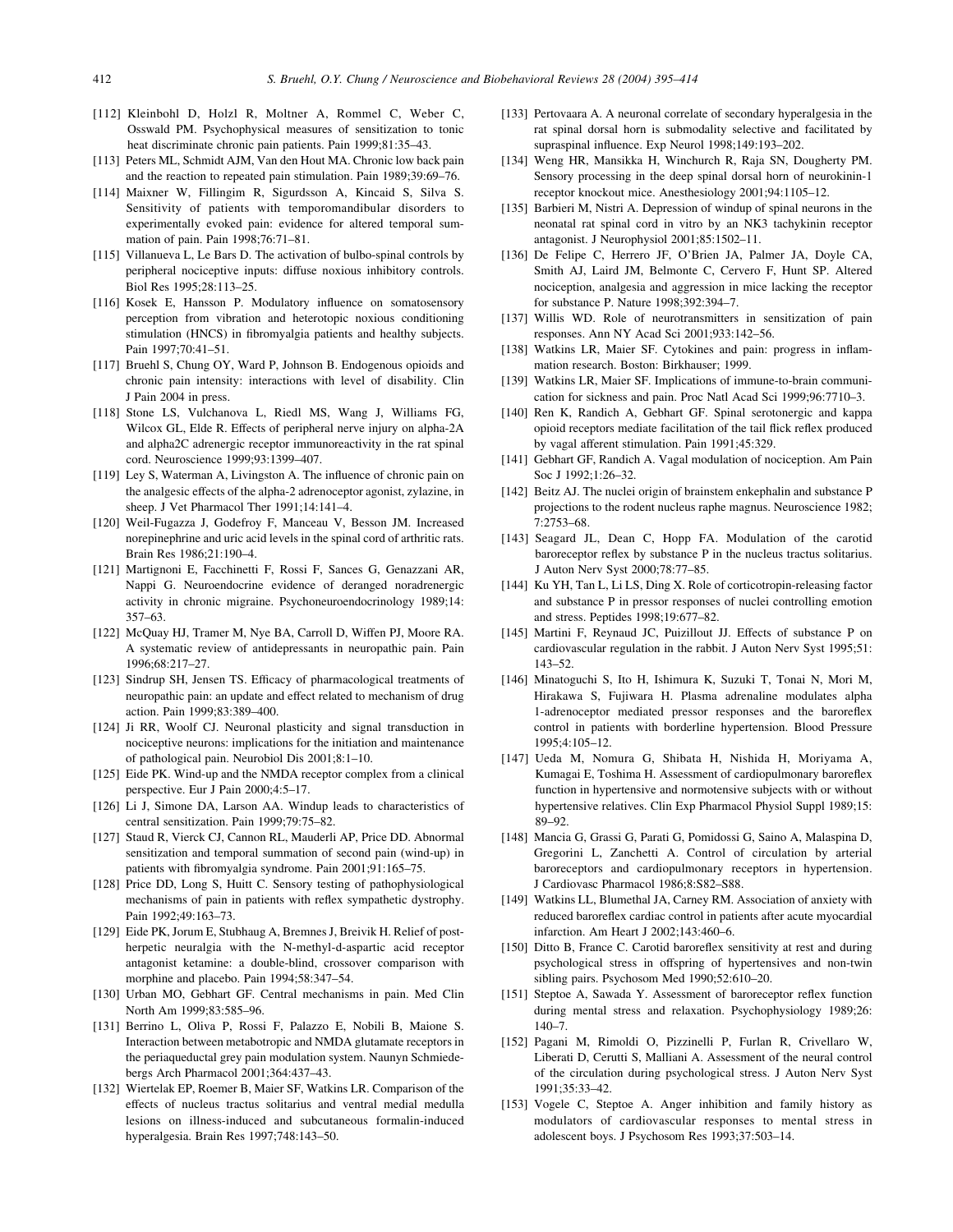- [154] Steptoe A, Fieldman G, Evans O, Perry L. Control over work pace, job strain and cardiovascular responses in middle-aged men. J Hypertens 1993;11:751–9.
- [155] Lawler JE, Sanders BJ, Cox RH, O'Connor EF. Baroreflex function in chronically stressed borderline hypertensive rats. Physiol Behav 1991;49:539–42.
- [156] Qian ZM, Xiao DS, Huang WQ, Tang PL, Xu B, Central ANGII. receptor involved in carotid sinus reflex resetting in chronically stressed rats. Physiol Behav 1997;62:241–7.
- [157] Mitchell VP, Lawler JE. Norepinephrine content of discrete brain nuclei in acutely and chronically stressed borderline hypertensive rats. Brain Res Bull 1989;22:545–7.
- [158] Reis DJ, Ruggiero DA, Morrison SF. The C1 area of the rostral ventrolateral medulla oblongata. Am J Hypertens 1989;2: 363S–374S.
- [159] Dao TT, Kailasam MT, Parmer RJ, Le HV, Le Verge R, Kennedy BP, Ziegler MG, Insel PA, Wright FA, O'Connor DT. Expression of altered alpha 2 adrenergic phenotypic traits in normotensive humans at genetic risk of hereditary (essential) hypertension. J Hypertens 1998;16:779–92.
- [160] Petrie EC, Peskind ER, Dobie DJ, Veith RC, Raskind MA. Increased plasma norepinephrine response to yohimbine in elderly men. J Gerontol A Biol Sci Med Sci 2000;55: M155–M199.
- [161] Pasquali R, Vicennati V, alzoni F, Gnudi U, Gambineri A, Ceroni L, Cortelli P, Menozzi R, Sinisi R, Rio GD. Alpha2-adrenoceptor regulation of the hypothalamic–pituitary–adrenocortical axis in obesity. Clin Endocrinol 2000;52:413–21.
- [162] Perry F, Heller PH, Kamiya J, Levine JD. Altered autonomic function in patients with arthritis or with chronic myofascial pain. Pain 1989;39:77–84.
- [163] Nilsson PM, Kandell-Collen A, Andersson HI. Blood pressure and metabolic factors in relation to chronic pain. Blood Pressure 1997;6: 294–8.
- [164] Lundberg U, Dohns IE, Melin B, Sandsjo L, Palmerud G, Kadefors R, Ekstrom M, Parr D. Psychophysiological stress responses, muscle tension, and neck and shoulder pain among supermarket cashiers. J Occup Health Psychol 1999;4:245–55.
- [165] Carlson CR, Okeson JP, Falace DA, Nitz AJ, Curran SL, Anderson D. Comparison of psychologic and physiologic functioning between patients with masticatory muscle pain and matched controls. J Orofac Pain 1993;7:15–22.
- [166] Mancia G, Grassi G, Giannattasio C, Seravalle G. Sympathetic activation in the pathogenesis of hypertension and progression of organ damage. Hypertension 1999;34:724–8.
- [167] Goncharuk VD, Van Heerikhuize J, Swaab DF, Buijs RM. Paraventricular nucleus of the human hypothalamus in primary hypertension: activation of corticotrophin-releasing hormone neurons. J Comp Neurol 2002;18:321–31.
- [168] DeQuattro V, Feng M. The sympathetic nervous system: the muse of primary hypertension. J Hum Hypertens 2002;16:S64–S69.
- [169] Esler M, Lambert G, Brunner-L Rocca HP, Vaddadi G, Kaye D. Sympathetic nerve activity and neurotransmitter release in humans: translation from pathophysiology into clinical practice. Acta Physiol Scand 2003;177:275–84.
- [170] Davrath LR, Goren Y, Pinhas I, Toledo E, Akselrod S. Early autonomic malfunction in normotensive individuals with a genetic predisposition to essential hypertension. Am J Physiol Heart Circ Physiol 2003;285:H1697–H1704.
- [171] al'Absi M, Wiitmers Jr LE. Enhanced adrenocortical responses to stress in hypertension-prone men and women. Ann Behav Med 2003; 25:25–33.
- [172] Bruehl S, Chung OY, Jirjis JN, Biridepalli S. Prevalence of clinical hypertension in chronic pain patients compared to non-pain general medical patients. Clin J Pain 2004 in press.
- [173] Peters ML, Schmidt AJ. Psychophysiological responses to repeated acute pain stimulation in chronic low back pain patients. J Psychosom Res 1991;35:59–74.
- [174] Collins GA, Cohen MJ, Naliboff BD, Schandler SL. Comparative analysis of frontal EMG, heart rate and skin conductance in chronic low back pain patients and normals to various postures and stress. Scand J Rehabil Med 1982;14:36–46.
- [175] Koss MC, Davison MA. Characteristics of the electrodermal response. A model for analysis of central sympathetic reactivity. Naunyn Schmiedebergs Arch Pharmacol 1976;295:153–8.
- [176] Girardot MN, Koss MC. A physiological and pharmacological analysis of the electrodermal response in the rat. Eur J Pharmacol 1984;98:185–91.
- [177] Evaskus DS, Laskin DM. A biochemical measure of stress inpatients with myofascial pain dysfunction syndrome. J Dent Res 1972;51: 1464.
- [178] Zhang ZQ, Julien C, Barres C. Baroreceptor modulation of regional haemodynamic responses to acute stress in rat. J Auton Nerv Syst 1996;60:23–30.
- [179] Buchholz RA, Hubbard JW, Keeton TK, Nathan MA. Cardiovascular and neuroendocrine responses to behavioral stress after central or peripheral barodenervation in rats. Brain Res 1986;365:360–4.
- [180] Len WB, Tsou MY, Chan SH, Chan JY. Substance P suppresses the activity of alpha 2-adrenoceptors of the nucleus reticularis gigantocellularis involved in cardiovascular regulation in the rat. Brain Res 1994;638:227–34.
- [181] Sullivan MD, Turner JA, Romano J. Chronic pain in primary care: identification and management of psychosocial factors. J Fam Pract 1991;32:193–9.
- [182] Magni G, Caldieron C, Rigatti-Luchini S, Merskey H. Chronic musculoskeletal pain and depressive symptoms in the general population. An analysis of the 1st National Health and Nutrition Examination Survey data. Pain 1990;43:299–307.
- [183] Bruehl S, Carlson CR, McCubbin JA. Two brief interventions for acute pain. Pain 1993;54:29–36.
- [184] Graffenried B, Adler R, Abt K, Nuesch E, Spiegel R. The influence of anxiety and pain sensitivity on experimental pain in man. Pain 1978;4:253–63.
- [185] Litt MD. A model of pain and anxiety associated with acute stressors: distress in dental procedures. Behav Res Ther 1996;34: 459–76.
- [186] Zelman DC, Howland EW, Nichols SN, Cleeland CS. The effects of induced mood on laboratory pain. Pain 1991;46:105–11.
- [187] Tanaka M, Yoshida M, Emoto H, Ishii H. Noradrenaline systems in the hypothalamus, amygdala and locus coeruleus are involved in the provocation of anxiety: basic studies. Eur J Pharmacol 2000;405: 397–406.
- [188] Kitagawa H, Walland A. Augmentation of vagal reflex bradycardia by central alpha2-adrenoceptors in the cat. Naunyn Schmiedebergs Arch Pharmacol 1982;321:44–7.
- [189] Haws CM, Heinricher MM, Fields HL. Alpha-adrenergic receptor agonists, but not antagonists, alter the tail-flick latency when microinjected into the rostral ventromedial medulla of the lightly anesthetized rat. Brain Res 1990;533:192–5.
- [190] Sagen J, Proudfit HK. Evidence for pain modulation by pre- and postsynaptic noradrenergic receptors in the medulla oblongata. Brain Res 1985;331:285–93.
- [191] Bajic D, van Bockstaele EJ, Proudfit HK. Ultrastructural analysis of ventrolateral periaqueductal gray projections to the A7 catecholamine cell group. Neuroscience 2001;104:181–97.
- [192] Hayar A, Guyenet PG. Alpha-2 adrenoceptor-mediated presynaptic inhibition in bulbospinal neurons of rostral ventrolateral medulla. Am J Physiol 1999;277:H1069–H1080.
- [193] Fleetwood-Walker SM, Mitchell R, Hope PJ, Molony V, Iggo A. An alpha-2 receptor mediates the selective inhibition by noradrenaline of nociceptive responses of identified dorsal horn neurones. Brain Res 1985;334:243–54.